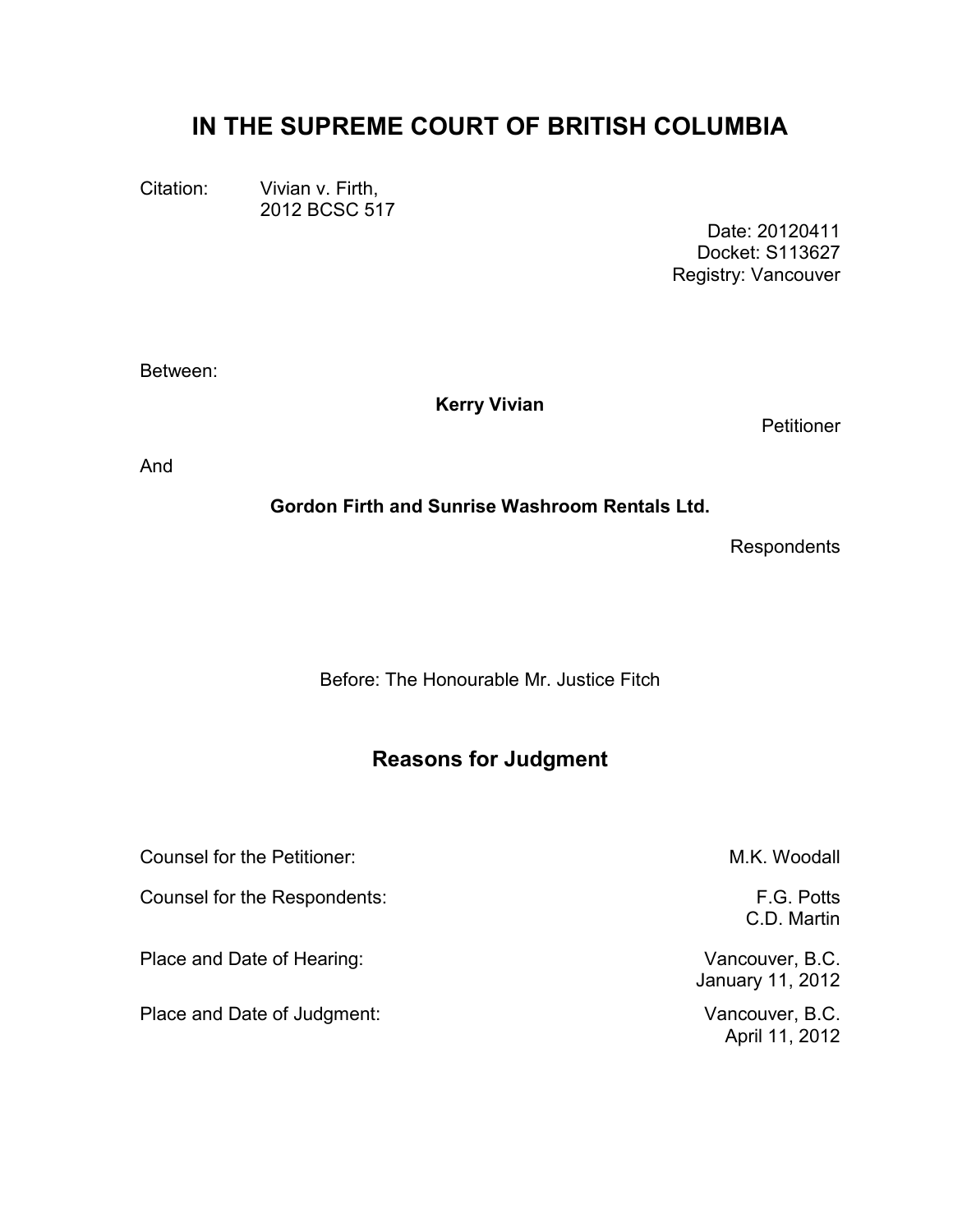## **A. Introduction**

[1] The petitioner, Kerry Vivian ("Vivian") and the respondent, Gordon Firth ("Firth") are the founders of and equal shareholders in a company called Sunrise Washroom Rentals Ltd. (the "Company"). The Company is in the business of renting washroom and shower trailers for special events, including sporting events, corporate events, festivals, weddings and to the film industry.

[2] Vivian applies for relief under s. 324 of the *Business Corporations Act*, S.B.C. 2002, c. 57 (the "*Act*"). That provision confers upon the court a broad discretionary power to order that a company be liquidated and dissolved if it is considered to be just and equitable to do so. Where this test is met, the court may, instead of making a winding-up order, make any order it considers appropriate including any one or more of the orders specifically enumerated under s. 227(3) of the *Act.* Section 227(3) provides a shareholder with a broad range of remedies where the affairs of the company are shown to have been conducted in a manner which is oppressive or unfairly prejudicial to them.

[3] Vivian does not assert, at this stage, that the affairs of the Company are being conducted in an oppressive manner or that the Company has done some act unfairly prejudicial to him. Rather, he says that it is just and equitable to grant relief under sections 324 and 227(3) of the *Act* because he and Firth are in deadlock about how to run the Company on a day-to-day basis and maximize its value. Alternatively, he says that the Company is a partnership in the guise of a company and, drawing on this partnership analogy and the principles derived from partnership law, he submits that relief under s. 324 is just and equitable.

[4] Vivian has offered to sell his shares in the Company to Firth but the two men have been unable to agree on terms. In early 2011, Vivian, with Firth's knowledge and consent, began actively soliciting offers for the Company. Discussions with prospective third party arm's length purchasers culminated in the delivery to Vivian by one of the parties of a Letter of Intent ("LOI") outlining the terms and conditions upon which they were prepared to acquire the assets of the Company. The terms of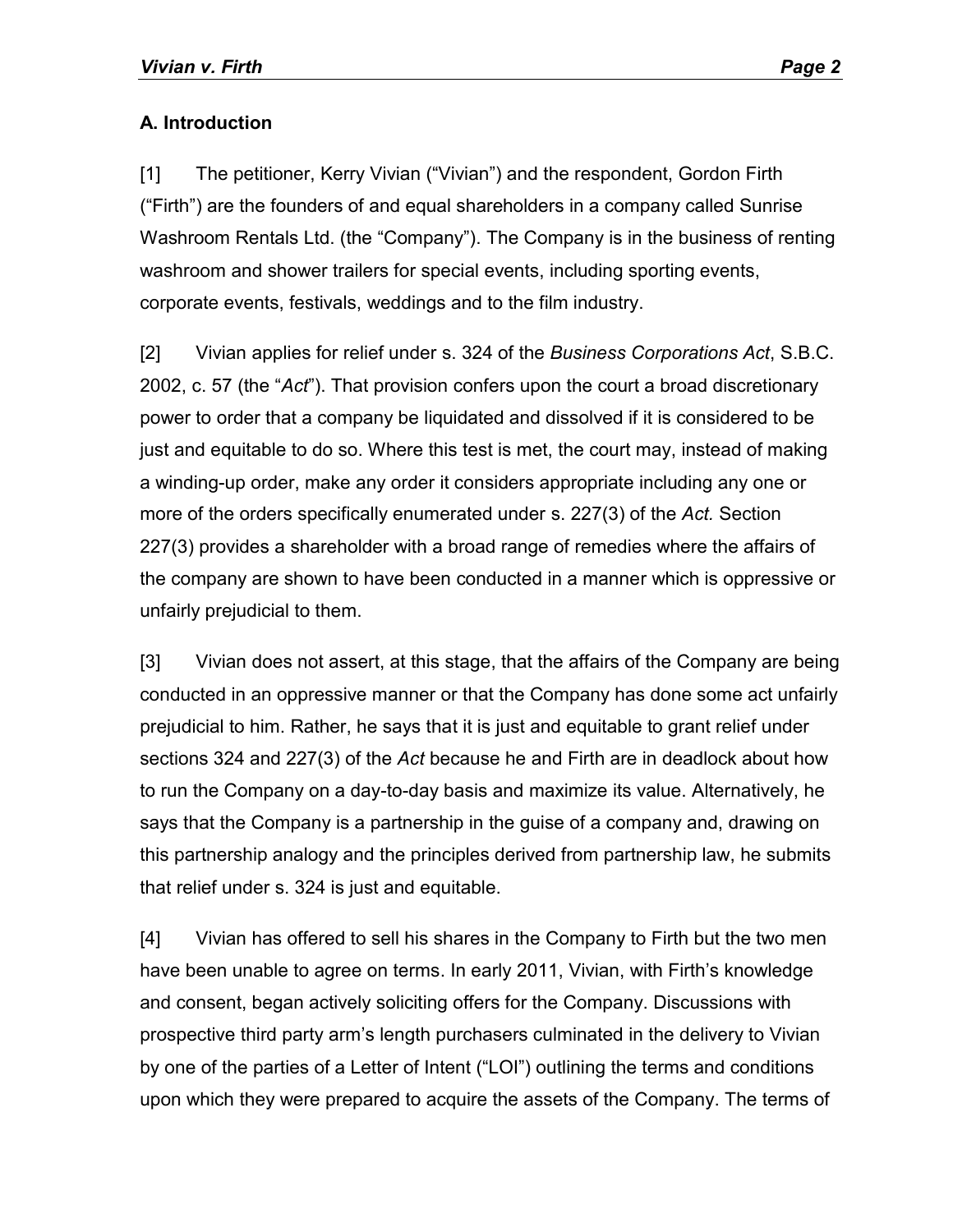the offer were unacceptable to Firth for a variety of reasons which I will set out, in brief, below. As Vivian and Firth were unable to agree to the sale on the terms and conditions proposed by the prospective purchaser, the LOI expired on December 23, 2011, well before the hearing of this petition.

[5] Vivian says that against this background, and in light of the strained relationship that now exists between the two men, the test set out in s. 324(1) has been satisfied on the two grounds set out above - corporate deadlock and by analogy to partnership law principles. Instead of a winding-up order, Vivian seeks an order under s. 227(3) of the *Act* that Firth be required to purchase Vivian's shares in the Company on the same terms and at the same price offered by the prospective purchaser or, should Firth choose not to do so, that he be ordered to join Vivian in selling the Company to the prospective purchaser on the terms set out in that purchaser's (now lapsed) LOI. Vivian says that the order he seeks is both just and equitable and fair to Firth. If Firth thinks that the offer undervalues the Company, it would be in his interests to purchase Vivian's shares at below fair market value. If Firth thinks the offer overvalues the Company, it is in his interests to sell to the prospective purchaser at a price above fair market value.

[6] For the reasons set out below, the petition is dismissed. I am not satisfied that it is just and equitable that the affairs of the Company be wound-up, thereby triggering access to the wide range of alternative remedies that become available under s. 227(3). Specifically, I am not satisfied that the affairs of the Company are deadlocked. Indeed, it is my view that there is no evidence before me that would justify such a conclusion. Further, I am not convinced that it is appropriate in this case to engage the partnership analogy to make the order requested.

[7] In light of the history of this matter, and the possibility that an agreement might still be reached between Vivian and Firth that would facilitate sale of the Company to a third party, I will not identify in these reasons information that would disclose the identity of the prospective purchaser or the terms outlined in its LOI except to the extent that it is necessary to do so to explain the result I have reached.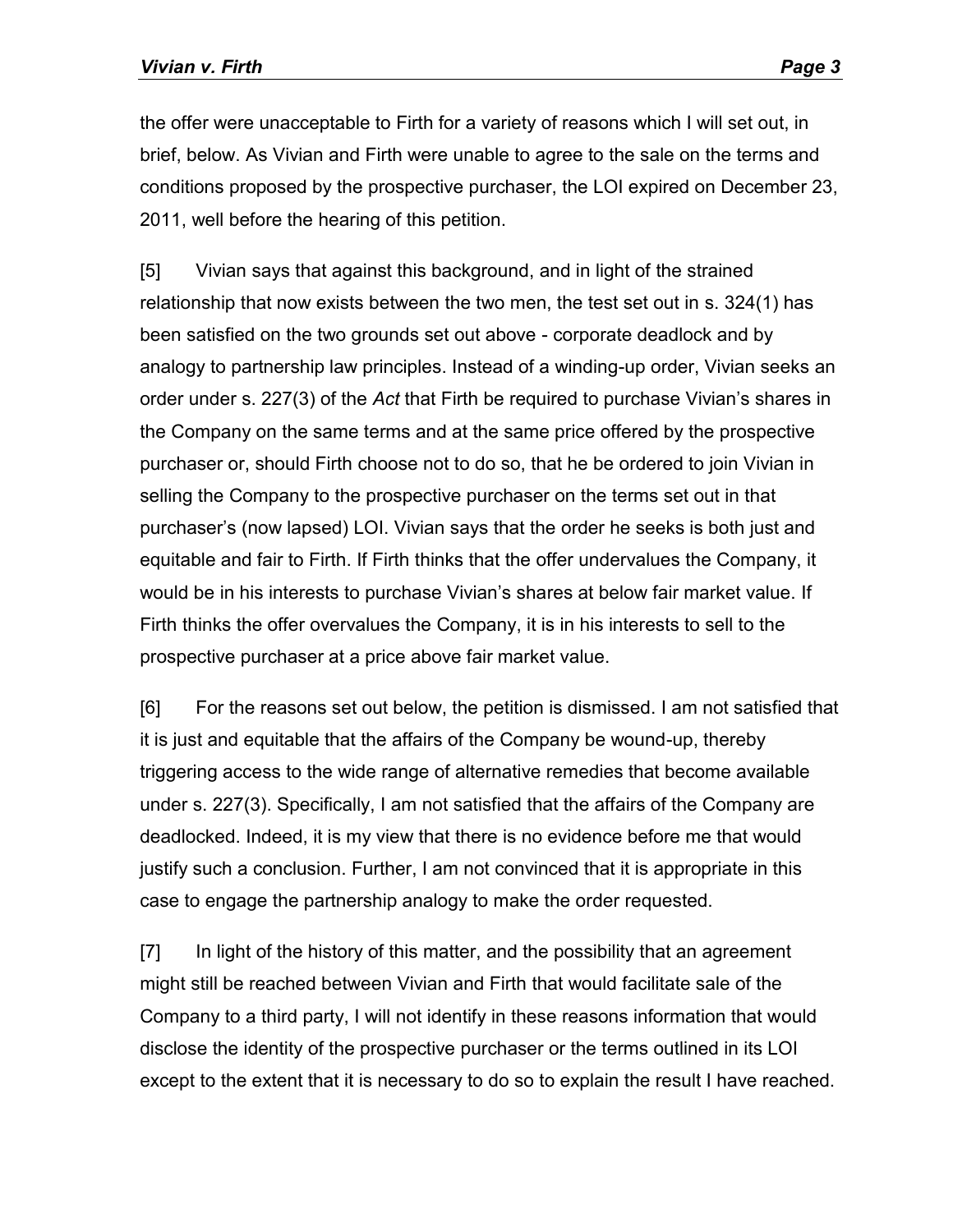Similarly, I will not disclose in these reasons details of the discussions that have occurred between the two shareholders about the sale of Vivian's shares in the Company to Firth, except to the extent that it is necessary to do so to explain my disposition of the matter.

#### **B. Detailed Narrative**

## **(a) Discussions Leading to the Formation of the Company**

[8] Vivian has worked in the film industry since 1985 providing trucks and trailers to film crews. He has an extensive network of contacts in the industry including with transportation and location coordinators. In 2005, Vivian was starting up a company to rent washroom and shower trailers. Firth, who was already in the business of renting washroom trailers and had the ability to secure capital, was looking for opportunities to expand his business, with a particular eye to the film industry. The two men were put in touch. According to Vivian, Firth said he could handle the financing but lacked the business and personal relationships Vivian had in the film industry that would be necessary to attract business.

[9] Vivian says that it was Firth who proposed that they form a partnership in the business of providing washroom trailers to the film industry and to special events coordinators and that Vivian agreed. Although Vivian deposes in his affidavit sworn May 31, 2011 that "when the Company was formed we *never* agreed it would be partners", I am satisfied in the context of his affidavit as a whole that this is a typographical error (emphasis added). The thrust of Vivian's evidence is that his understanding was that the joint venture would be, in substance, a partnership in the guise of a private company. Vivian says that he discussed with Firth how long he would want to be involved in such a partnership if one was formed. Vivian also says that he told Firth that his plan was to build the company up over a few years and then sell out and retire.

[10] Firth says, to the contrary, that the Company was never meant to be run as a partnership but rather as a corporate entity. He also denies that Vivian ever told him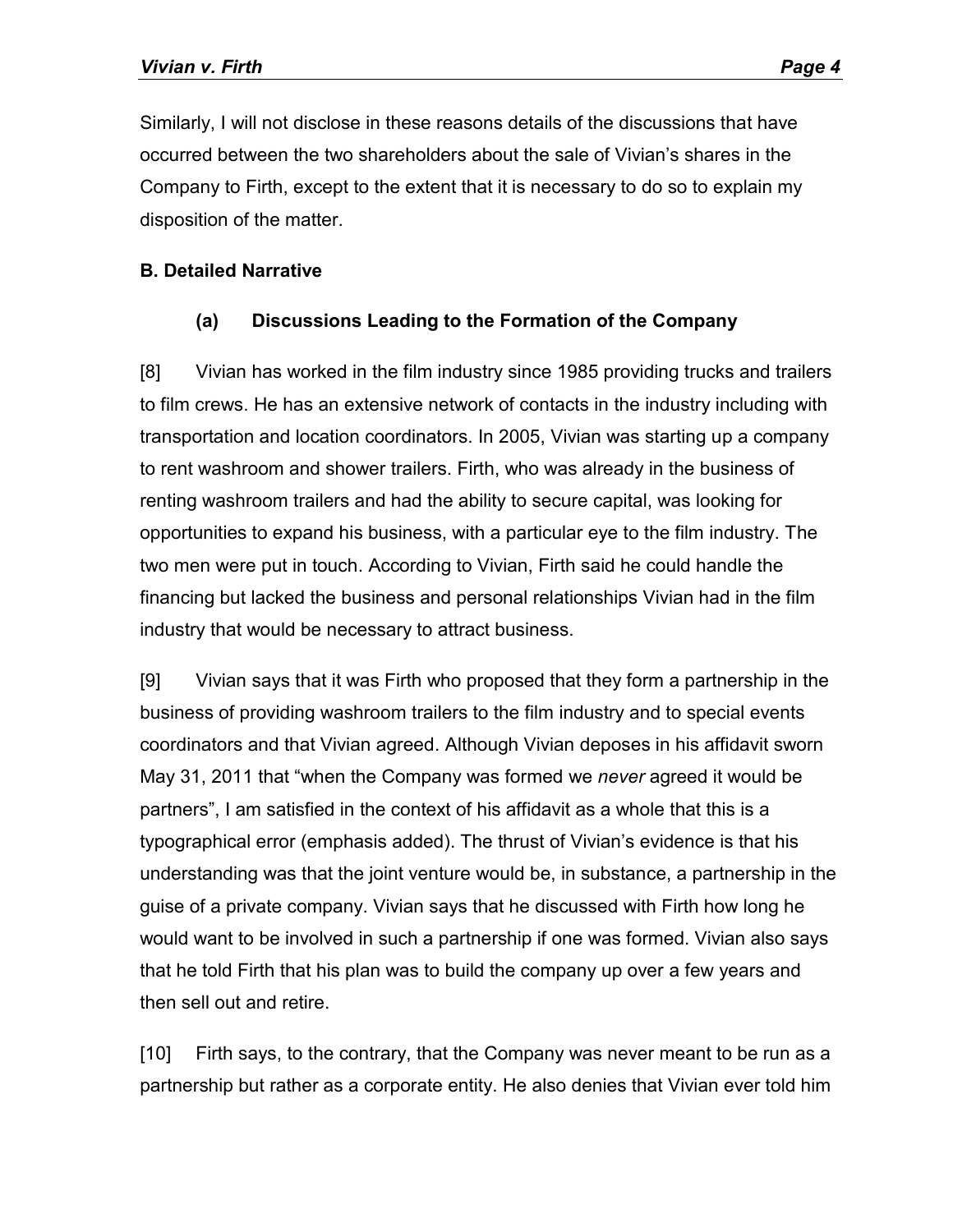that it was his desire to build up the company for a few years and then sell out and retire. Moreover, Firth says that the Company has been run, particularly in the time between early 2005 and July, 2011, as a corporation with Vivian taking a largely inactive role in the day-to-day operations of the Company, a role inconsistent with that which might reasonably be expected to be discharged by a partner.

[11] I do not regard the different recollections or understandings of the parties on this point as being fatal to the Court's ability to resolve fairly the issues that arise on this petition. As has been noted on more than one occasion, s. 324 contemplates a summary procedure for the determination of this type of application. That some facts are in dispute does not necessarily require referral of the matter to the trial list: *Kinzie v. Dells Holdings Ltd*., 2010 BCSC 1360 at para.13; *Kang v. Sachdev*, 2008 BCSC 1032 at para. 21. I would note, as well, that neither of the parties has suggested that the factual disputes, such as they exist in this case, prevent fair resolution of the matters that arise for determination.

#### **(b) The Formation of the Company - December 22, 2005**

[12] The Company was formed on December 22, 2005. Vivian and Firth put an equal amount of money into the business to get it going. They have different recollections now about how much each put in. Vivian deposes that he thought they both put in \$120,000 to \$140,000 but concedes that he is not sure of the precise amount. Firth says that the initial investment each of them made was \$100,000. Nothing turns on this point. The fact is that both Vivian and Firth hold an equal number of Class "A" voting shares in the Company. Vivian's company, Pacific Film Trux Rentals Inc., and Firth's company, Sunrise Trailer Sales Ltd., each hold an equal number of Class "B" voting shares in the Company.

[13] In January, 2006, Firth, through his corporate vehicle, Sunrise Trailer Sales Ltd., purchased \$500,000 worth of equipment on behalf of the Company to commence its operations. Sunrise Trailer Sales Ltd. has been repaid all of the money it spent acquiring assets for the Company in its start-up phase.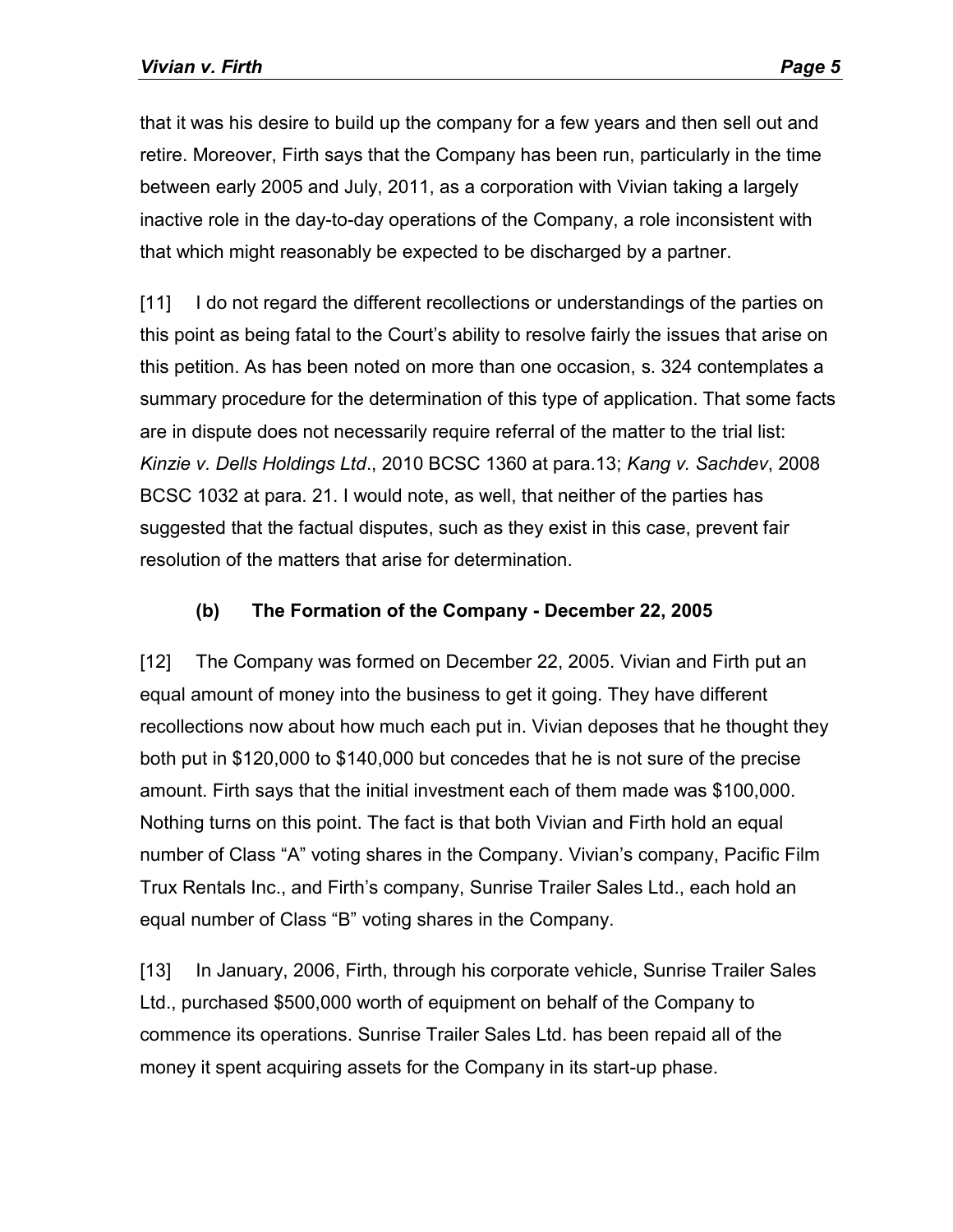[14] While it was open to the parties to do so, no shareholder's agreement was executed addressing the means through which the shares held by one could be sold to the other or to a third party purchaser. There are no restrictions on the sale of one shareholder's interest to a third party.

# **(c) Vivian's Allegations that the Shareholder's Disagreed from the Outset on Important Corporate Decisions and Firth's Response**

[15] For the first two years, both men worked hard, and in a hands on capacity, to develop the business.

[16] According to Firth, Vivian was concerned about the cyclical nature of the film industry and wanted the Company to grow by paying off the debt incurred to buy its assets - the washroom trailers and related equipment. Vivian explained to Firth that this approach would ensure they would be able to service the debt load when the film industry was in a downturn and the trailers were not generating income. Firth agreed that this was a sensible approach. He says that he and Vivian agreed that the primary objective of the Company would be to acquire equipment and service its debt load before paying themselves a salary or dividend. Firth says that this philosophy has governed the operation of the Company since its incorporation in 2005. Vivian does not disagree. As a result, neither Vivian nor Firth has been paid a salary by the Company. In 2010, and at Vivian's request, a \$30,000 dividend payment was made to each shareholder. Firth says this was agreed to in recognition of Vivian's financial needs at the time. Vivian does not dispute this.

[17] Vivian deposes that within three months or so from the incorporation of the Company, it became clear that he and Firth did not have a productive working relationship. He says that disagreement arose on nearly every corporate decision, whether major or minor, and that Firth simply did not keep him informed about what he was doing.

[18] Vivian provides very few concrete examples in support of this contention. Moreover, it is unclear when some of the examples provided by Vivian are said to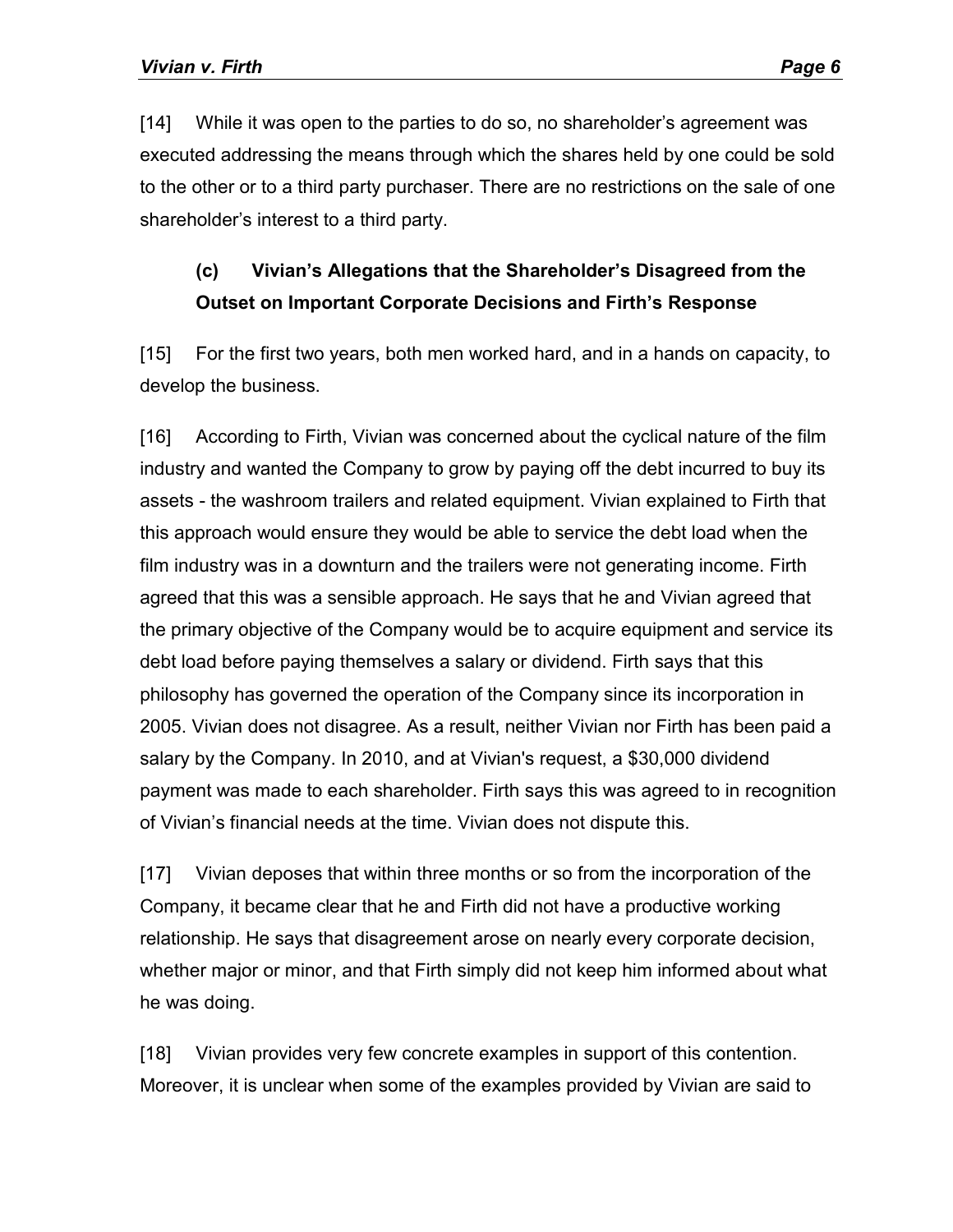have occurred. The examples provided, along with Firth's response, are summarized below.

[19] Vivian says that he spent a great deal of time repairing relationships with film industry personnel who were angered or annoyed by Firth's behaviour. In support of this complaint, he recounts only one disagreement between Firth and the transportation coordinator of a major film production company over a \$130 repair bill. Firth does not deny that this disagreement occurred but says that it was a minor matter which arose when the Company refused to provide a jack to the production company free of charge and questioned that customer about damage it may have caused to one of the Company's trailers. Whenever this occurred, it does not appear that the matter was thought to be of great importance at the time. I say this because there is no evidence from Vivian that he raised the matter with Firth before recounting it in support of this application.

[20] Vivian also deposes that Firth failed to consult him on the acquisition of two wheelchair accessible trailers on behalf of the Company and has refused to tell Vivian how much they cost. Once again, it is unclear when this complaint arose. It may well have arisen after Vivian's move to Vancouver Island in 2007 at which time Vivian, by his own choice, became far less involved in the operations of the Company and Firth assumed almost exclusive responsibility for its day-to-day business affairs. The extent to which this acquisition actually caused friction between the two men, at the time it occurred, is also unclear. In any event, Firth recollects discussing these purchases with Vivian before they were made and notes that, as wheelchair accessibility is always required for public events, these assets were a necessary acquisition and have been an ongoing benefit to the Company. He notes that they are still in use. Vivian does not dispute this or suggest that the acquisitions were either unnecessary or that Firth overpaid for them. Vivian says that these trailers would have cost approximately \$40,000 each. Firth deposes that he paid \$35,000 for each trailer.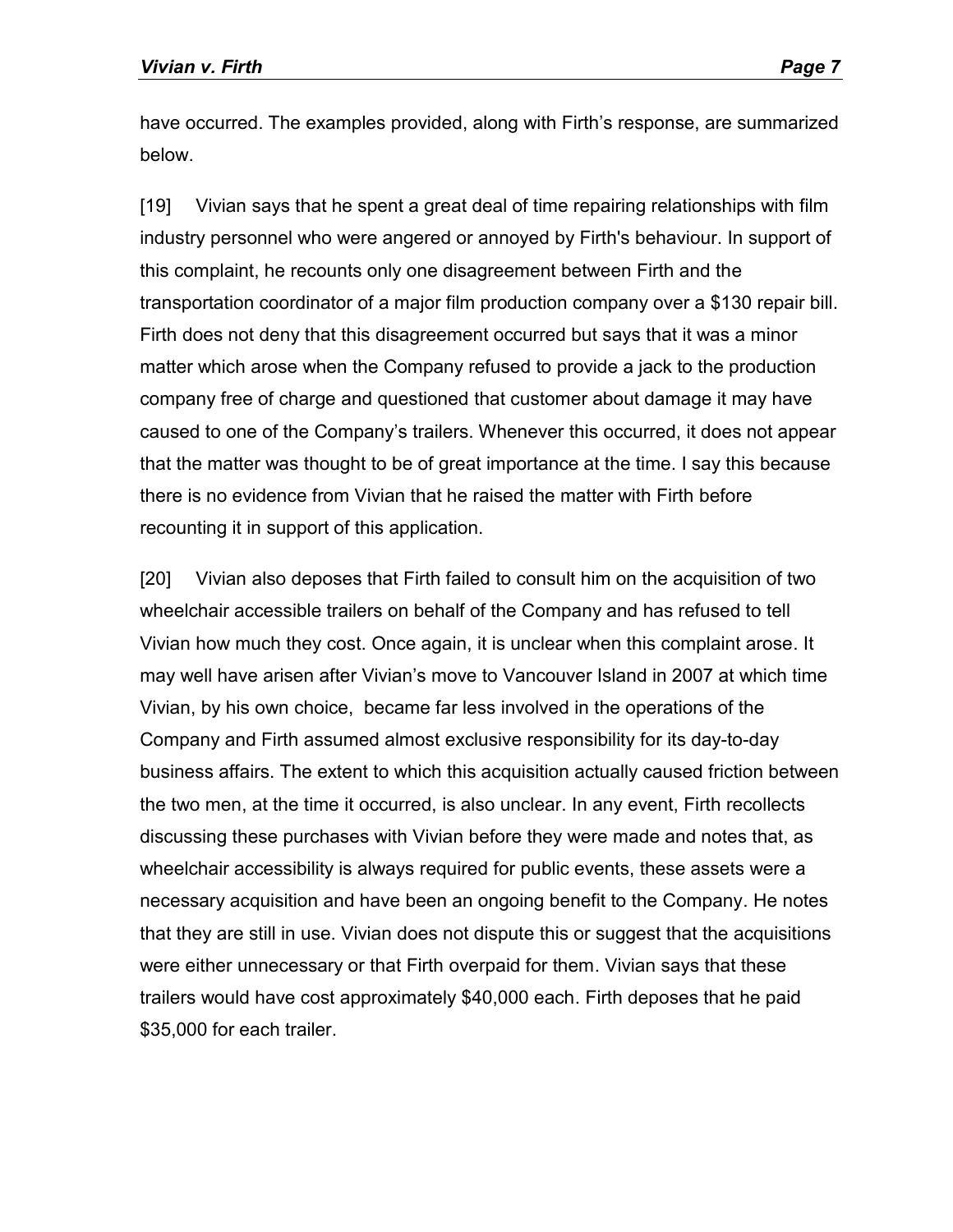[21] Vivian also alleges that Firth bought on behalf of the Company, but without consulting with him, a Dodge 550 diesel flatbed truck to deliver the washroom trailers. He contends that Firth refused to show him the invoice showing what he paid for this vehicle but verbally told Vivian at various times that he paid different amounts for the truck ranging from \$55,000-\$70,000. Vivian estimates the value of such a vehicle to be around \$65,000 and contends that he could have purchased a similar truck for significantly less. For his part, Firth confirms the acquisition but says that the vehicle in question was a Dodge D5500 2.5 tonne truck which was purchased in 2009 for just under \$56,000. I note that this acquisition significantly post-dates Vivian's move to the Island and his much reduced involvement in the Company's daily affairs. It is unclear whether the acquisition of this vehicle operated at the time as a significant and divisive factor in the relationship between the two men. Once again, Firth deposes that he did consult with Vivian on the purchase of this truck, that it was a necessary acquisition because the Company's other truck did not have 4 wheel drive capability, had more than 100,000 kilometres on it and was in need of a new transmission. Firth notes that the Dodge D5500 truck is still used for the majority of contracts the Company services.

[22] Vivian deposes that he had great difficulty contacting Firth or getting him to return his calls. He does not, however, suggest that he was prevented in any way from attending at the Company's office or accessing its books to determine for himself the cost of these acquisitions.

[23] Finally, Vivian asserts that in April, 2011 an employee of the Company sent him an unsigned copy of a lucrative contract to provide washroom trailers to a major golf tournament. He says Firth never told him this contract was being negotiated. Vivian says that he spoke with Firth about the matter and asked him whether the contract was signed. He says that Firth responded, "Why should I tell you?" and asked Vivian what was in it for him. Firth says that Vivian's claim that he was not kept apprised of the negotiations for this contract is "simply not true". He contends that the parties had numerous discussions about this contract and the Company's affairs relating to it. Firth says that Vivian was aware of the revenue the contract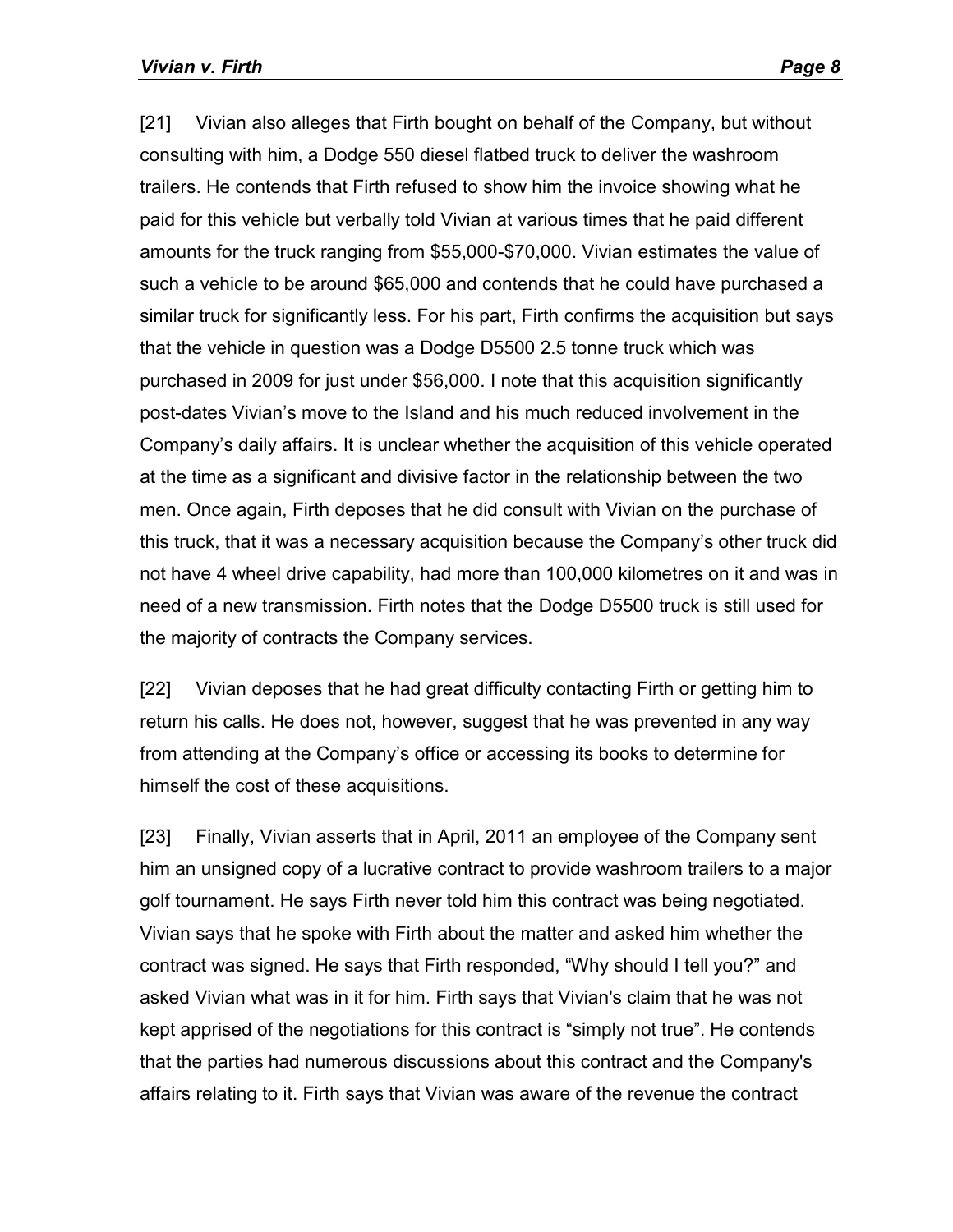would bring into the Company and, as a result, supported the negotiations in consultation with Firth. There are no contemporaneous records before me documenting the discussions the parties had about this contract. The Company, in fact, managed to obtain this contract in 2011.

[24] In response to Vivian's contention that the parties disagreed on nearly every decision concerning the Company, Firth says:

That has not been my experience. Over the last six years, there have been a few spirited discussions about major business decisions. However, we have reached a consensus on those decisions. When Mr. Vivian has taken an active interest in the operations of the Company he has exercised his ability to be part of the decision-making process and I have never discouraged or dissuaded him from doing so. Mr. Vivian's input is valued as he has extensive experience in the movie industry.

…

Mr. Vivian has strong opinions and is not afraid of voicing and pursuing them. We have had differences of opinion and we do have different personalities. Having said that, at no time have I allowed our personality disputes to affect my judgment in making business decisions related to the operations of the Company. It has also been my experience with Mr. Vivian that he accounts for the best interests of the Company in making decisions.

[25] Firth points out that, in addition to attending at the Company's corporate offices when he wants to inspect the books or speak with the Company's accountant, Vivian, as a director, has the opportunity each year to review the financial information of the Company and its asset inventory. In his capacity as a director, Vivian has approved the Company's operations each year.

## **(d) Vivian's Move to Vancouver Island in 2007**

[26] In late 2007, Vivian moved to Vancouver Island where he has lived since that time. Vivian's focus, by his own admission, became much less hands on after his move to the Island, although he continued to nurture his relationships in the film industry and refer business to the Company. After Vivian's move to the Island and until July, 2011, when the relationship between the two shareholders soured largely over issues pertaining to the valuation of Vivian's shares, it was Vivian's practice to sign a number of blank cheques and leave them at the Company's corporate office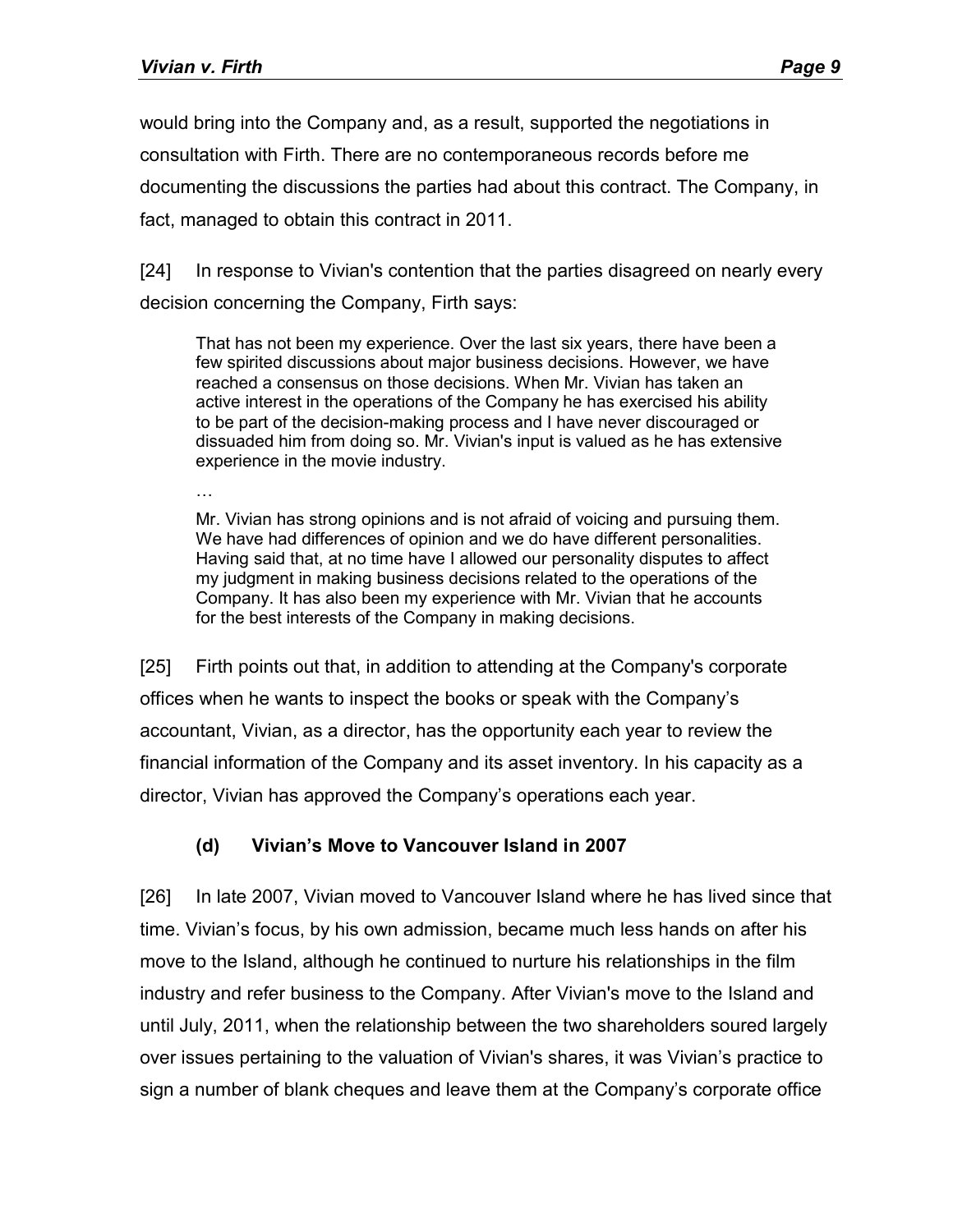so that Firth could pay the regular run of corporate debts without the need to consult with Vivian.

[27] After Vivian's move to the Island, if not before, Firth assumed complete dayto-day control of the business affairs of the Company. Firth says that he permitted Vivian to disengage himself from the affairs of the Company and did not require his regular input or services as he would have if the Company was being run like a partnership. Vivian says that after he moved to Vancouver Island, he continued to come over to the Lower Mainland every other week and continued to be involved in the affairs of the Company by telephone. He says that Firth never complained to him about this arrangement and appeared to be happy to have complete day-to-day control over the Company without Vivian looking over his shoulder. Vivian does not contend that he was dissatisfied with this arrangement either.

[28] Vivian's complaints regarding the way in which the Company was being managed and the extent to which he was being left out of corporate decision-making in the years after his move to the Island in 2007 (some of which appear to have been made well after the fact and only in conjunction with this application) must be assessed in light of his willingness to withdraw from the operations side of the Company and let Firth assume control without him, "looking over [Firth's] shoulder." The seriousness of these complaints, and extent to which they actually undermined the trust and confidence each shareholder had in the other, must also be viewed in light of Vivian's conduct at the relevant time. On this issue, it is noteworthy that from 2006 through to and including 2010, Vivian, as a director of the Company, consented in writing to corporate resolutions waiving the production of financial statements and the appointment of an auditor.

[29] Currently, Firth oversees the negotiation and servicing of Company contracts, including the movement, assembly and removal of trailers from event sites. The Company's business is conducted out of space leased by Firth's corporate entity, Sunrise Trailer Sales Ltd. When not in use, the Company's equipment, trucks and trailers are stored at the service yards of Sunrise Trailer Sales Ltd.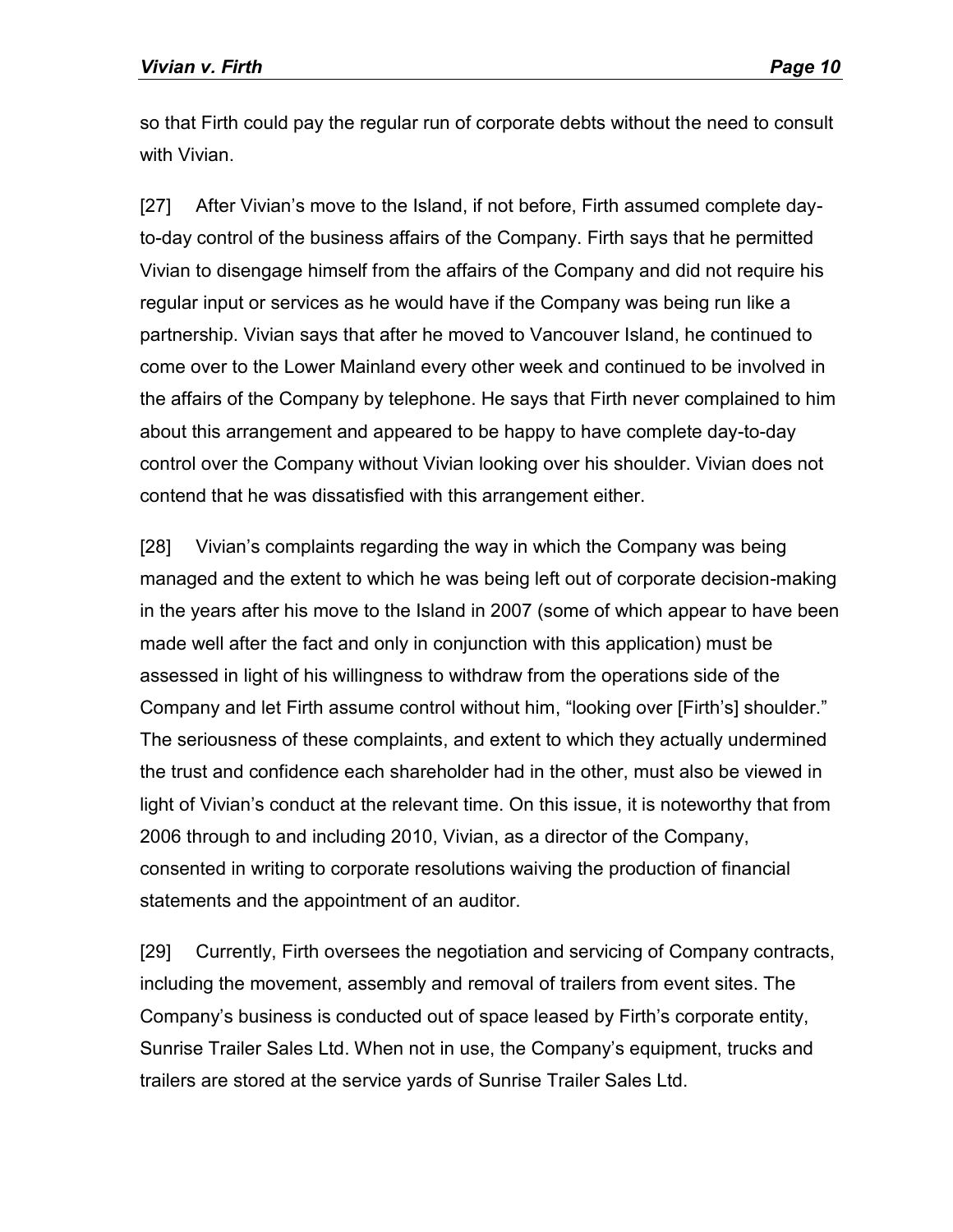[30] Vivian deposes that he and Firth have not had a productive discussion about the affairs of the Company, or what should happen with the Company moving forward, for several years. He recounts the many occasions on which Firth ignored his e-mails and phone calls and the times that Firth either failed to attend a scheduled meeting with him or showed up late without apology or explanation.

[31] There is a reality which overlays the tension that has emerged in recent years in the relationship between the parties and it is this: Vivian and Firth are at quite different stages in their lives and appear to face quite different circumstances. Vivian is 72 years of age and retired. Over the past few years, he has received very little income from his company, Pacific Film Trux Ltd. Without going into the details of Vivian's current financial situation, it is clear that he would like to monetize his investment in the Company. Firth, on the other hand, is a younger man who has a number of ongoing business interests, including his interest in the Company. This reality frames the dispute that has arisen about how to value the respective interests of the shareholders in the Company. The more recent context in which this application arises is set out below.

# **(e) Discussions about the Sale of Vivian's Shares to Firth or the Sale of the Company to a Third Party**

[32] In May, 2010 Vivian told Firth that he needed to start getting some value out of the Company. He says that he proposed to Firth refinancing the Company so that each of them would receive \$60,000 immediately and \$5,000 per month. Vivian says that Firth refused to consider this proposal. While there is no documentation before me reflecting Vivian's proposal, I note that Firth does not specifically deny that the subject was broached. It is unclear whether Vivian contends that this conversation occurred before or after the payment to each shareholder of the \$30,000 dividend in 2010. From all the circumstances, I can only conclude that Vivian is asserting that this conversation occurred after the initial dividend payment.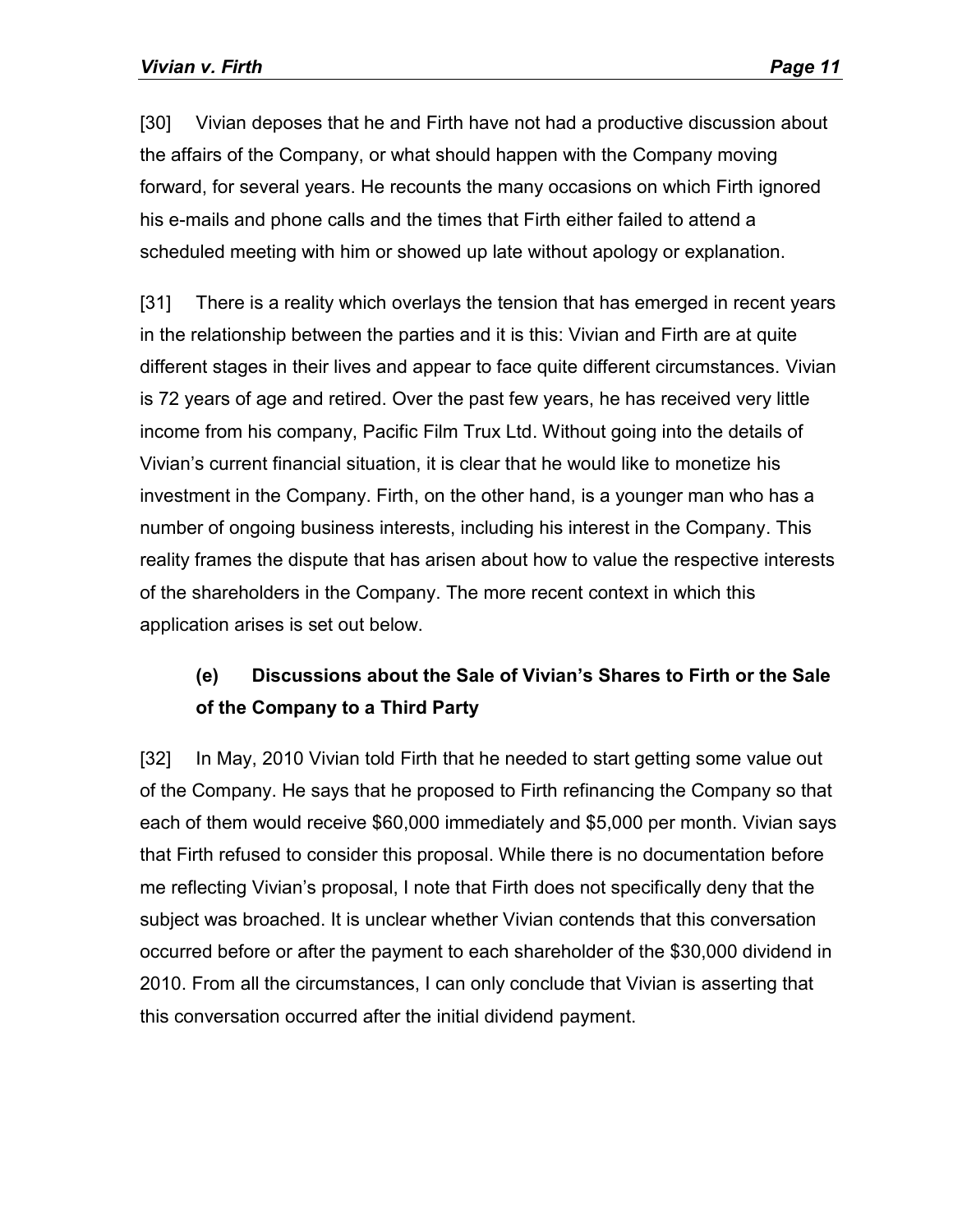[33] Vivian also proposed to Firth that they should look for a buyer for the Company. Firth was not opposed. It was understood that Vivian would take the lead on this.

[34] Around the same time, the parties discussed the possibility of Firth buying Vivian out. Firth deposes that Vivian offered to sell to him Vivian's half interest in the Company in July, 2010. Vivian made a further written offer to sell his interest in the Company to Firth in December, 2010.

[35] In March, 2011 Firth sent an e-mail to Vivian outlining the various contributions made to the Company by Firth and Sunrise Trailer Sales Ltd. since the Company's inception. Firth pointed out that he loaned the Company \$500,000 in its start-up phase at no interest for close to eight months. He reminded Vivian that the Company carried on its operations for six years using the office facilities, yard space and phones of Sunrise Trailer Sales Ltd. Firth noted that since Vivian's move to the Island, he has been responsible for negotiating contracts, location visits, logistics and some setup and service work when required. Firth also noted out that all of the accounting and daily operations of the Company have been carried out under his supervision. He asserted that, since moving to the Island, Vivian has chosen not to be involved on a day-to-day basis and put all of the responsibility on him to manage and grow the business. Firth pointed out that this included his efforts to secure contracts arising out of the Vancouver Winter Olympic Games which involved six months of full-time work. Firth acknowledged that Vivian helped create some of the success the Company has enjoyed, but invited Vivian to put a value on what he felt the contributions of Firth and Sunrise Trailer Sales Ltd. had been. He indicated to Vivian that once that figure had been determined, an accurate value could be placed on the Company.

[36] Vivian responded by detailing his own contributions to the Company and suggesting that neither Firth nor Sunrise Trailer Sales Ltd. were entitled to compensation for their services. In Vivian's view, the parties had agreed when the Company was formed to be equally entitled to corporate income and equity.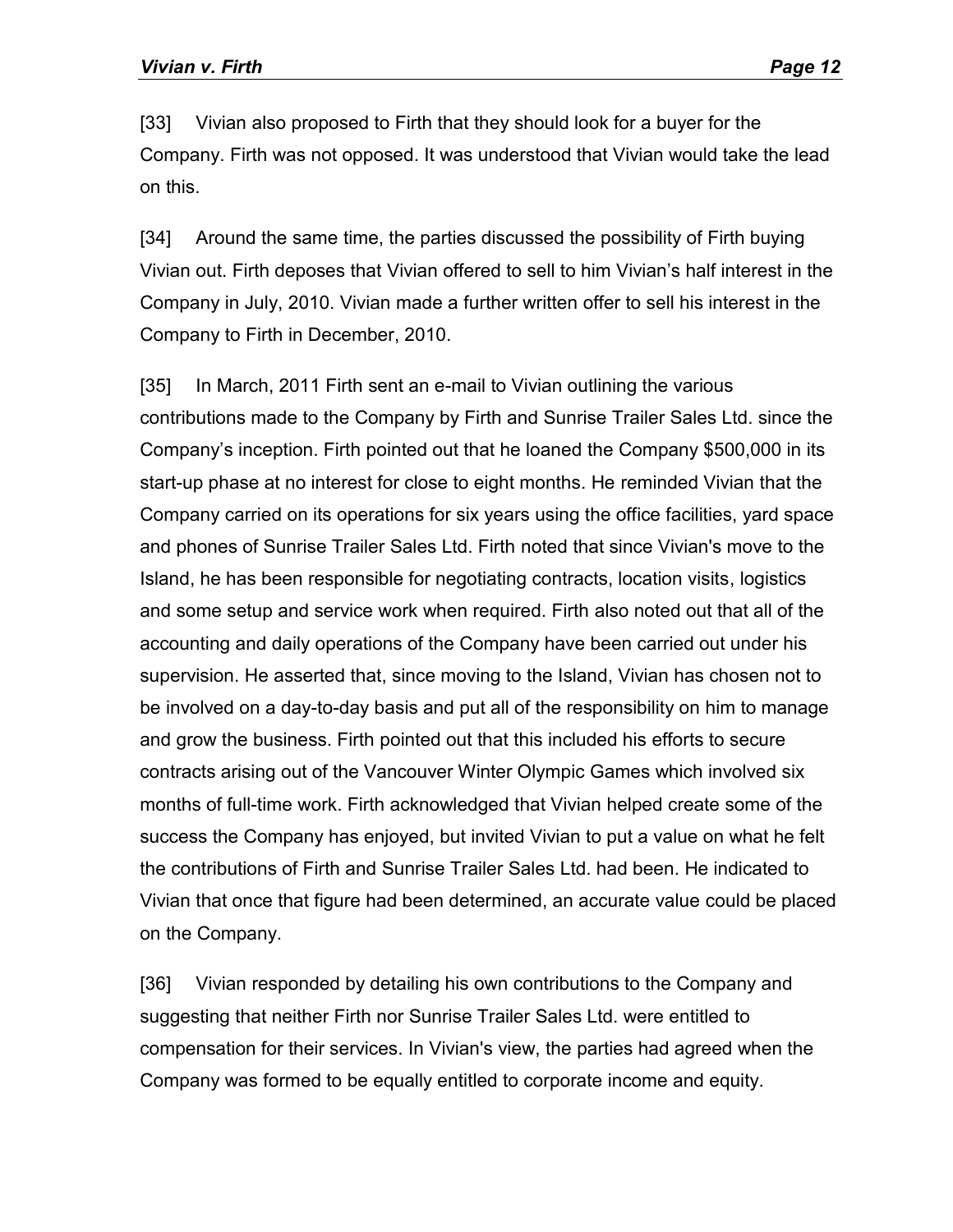[37] A second written offer was made by Vivian to sell his shares in the Company to Firth in April, 2011. Firth made a written counter-offer to purchase Vivian's shares in December, 2011. Vivian rejected that offer. Without going into the details of these negotiations, it is sufficient for the purposes of this application to note that the parties have been unable to agree on the value of Vivian's shares.

[38] In early 2011, Vivian, again with Firth's knowledge and consent, began actively exploring opportunities to sell the Company to a third party.

[39] In February, 2011 Vivian was in preliminary discussions with an interested third party who was looking for the financial statements of the Company for the previous two years as well as its corporate tax return for 2010 and a list of assets in order to evaluate the potential for a deal. It is apparent from the material before me that Vivian sought this information from Firth over the next few months. It is also apparent that Firth did not respond, or responded in a dilatory and incomplete way, to Vivian's request for financial information. At the same time, it is apparent that Firth was concerned that corporate financial information not be supplied to a potential purchaser without a non-disclosure agreement in place. Vivian rectified this and kept Firth informed of progress in the negotiations and the ballpark figure the third party was considering in terms of a sale price.

[40] In April, 2011 Vivian informed Firth that he was dealing with a second party (whom I have called the "prospective purchaser") about acquiring the Company. Vivian advised Firth that this party had signed a non-disclosure agreement and was very interested in discussing acquisition of the Company. This prospective purchaser sought financial statements, customer lists, a list of Olympic-related revenue, an asset list, a list of revenue by category and other financial information as part of its due diligence inquiries. Again, Vivian looked to Firth to supply this information. Throughout the month of April and into May, 2011, Firth was largely, if not completely, unresponsive to Vivian's requests for information necessary to enable the prospective purchaser to perform its due diligence.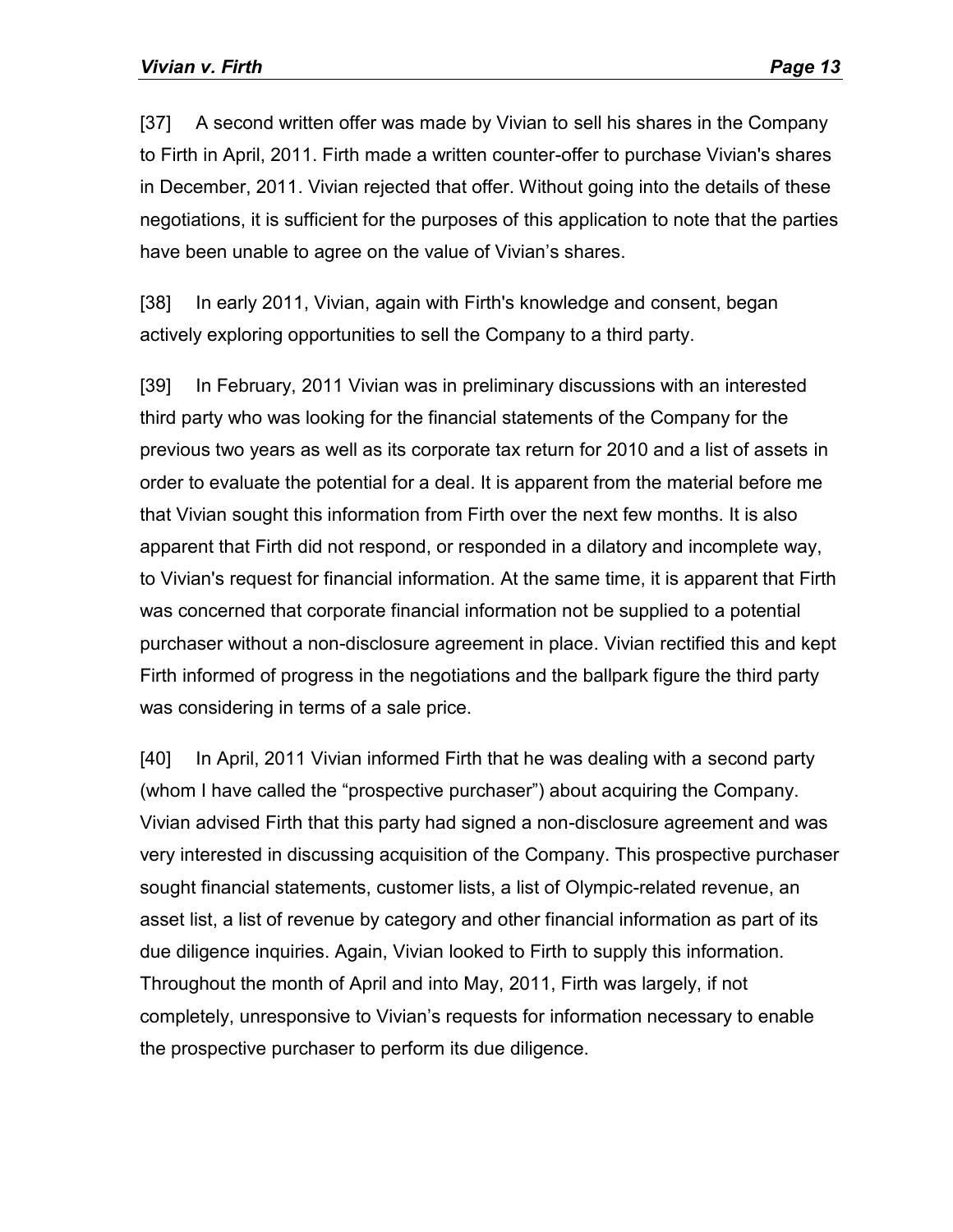[41] Firth explains that he was extremely busy servicing contracts during this period and unable to fully respond to Vivian's requests. He points out that in his numerous conversations with Vivian during this time frame, he invited Vivian to attend the Company's office to identify and assemble the required documents. He claims that Vivian did not accept that invitation but preferred to deal with the matter by requesting that Firth obtain, or give directions to others to obtain, the required information. He again points out that Vivian, as a director of the Company, was entitled to seek and obtain any corporate information he needed from the Company's accountant.

[42] Firth's conduct in this period eventually led to an application by Vivian to this Court in June, 2011 for a declaration under s. 227 of the *Act* that the affairs of the Company were being exercised in a manner oppressive to him and an order that Firth supply such information as may reasonably be required by the prospective purchaser to complete its due diligence inquiries.

[43] Around the same time, Firth retained counsel and disclosure of the financial information Vivian was seeking to further discussions with the prospective purchaser was, in fact, made. Firth deposes that he is not opposed to Vivian providing information to third parties to solicit offers for the purchase of the Company or Vivian's interest in it. Firth deposes that he understands Vivian is entitled to all of the financial information he requested and that, moving forward, he will comply with any reasonable request from Vivian for information to facilitate any potential sale of the Company so long as a non-disclosure agreement is in place. It would appear to be uncontentious that since July, 2011, all of Vivian's requests for financial information relating to the Company have been complied with.

[44] Upon receipt of the financial information sought, Vivian abandoned pursuit of the oppression application under s. 227 of the *Act*. As noted above, that matter is not before me on this application. Having said that, I wish to record that I do not accept Firth's explanation that he was too busy to supply Vivian with the information he sought in April and May of 2011. I am reminded in this regard of the cautionary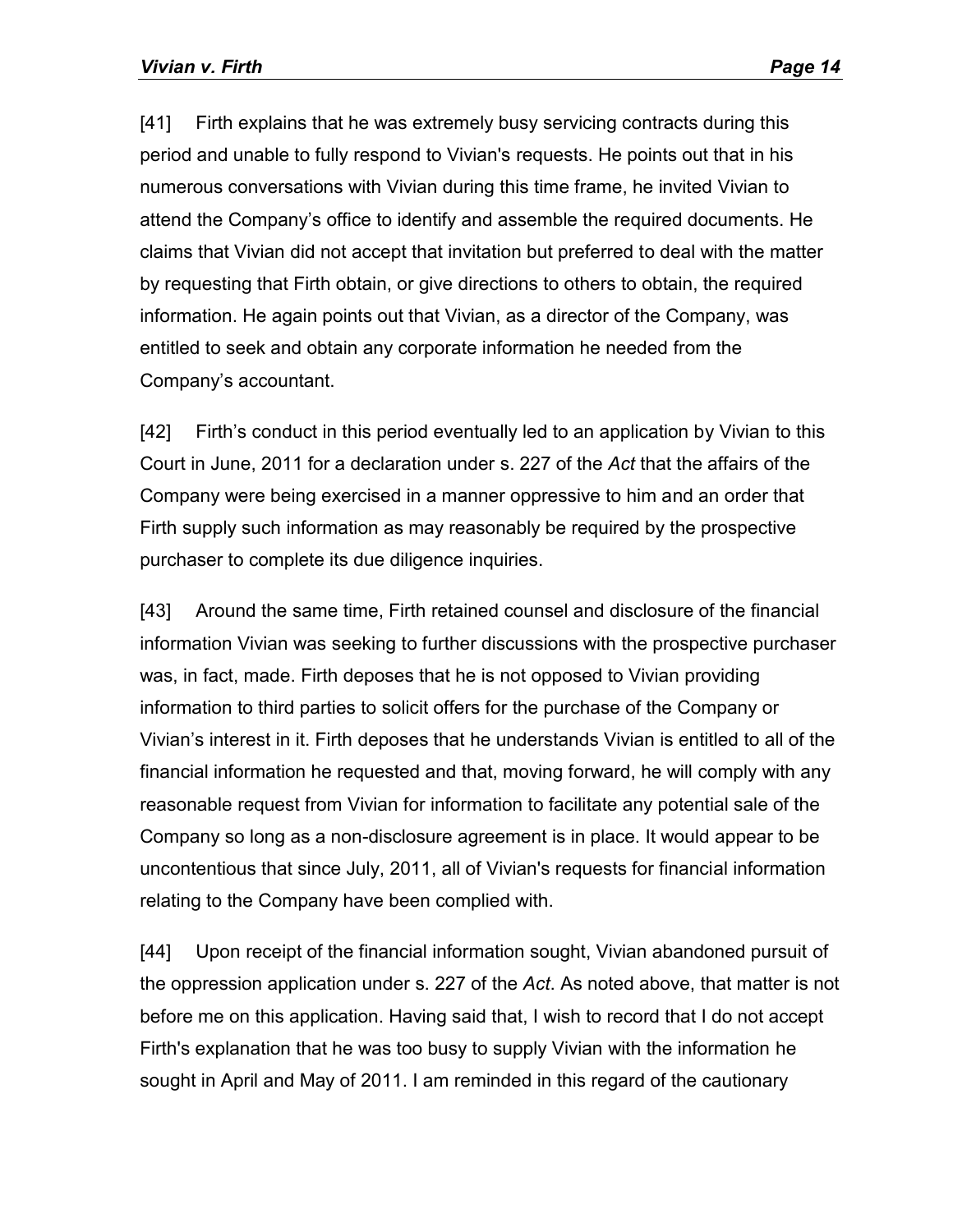words Farley J. used in *Lindemann v. Duguay*, [2000] O.J. No 1543 (Ont.S.C.), that "past oppression, even if remedied, should be taken into account with respect to any claims of future oppression as there is the aspect of a continuing course of action. One might expect the past offender would be very diligent in ensuring that he did not come close to the line again."

[45] In July, 2011, Vivian advised Firth, through counsel, that he was no longer prepared to sign blank cheques. The prior arrangement was characterized as one designed to facilitate payment of the ordinary business expenses of the Company. Vivian suggested that Firth had abused that arrangement by making at least two extraordinary purchases of capital equipment without informing him, much less obtaining his agreement. The specific purchases complained of were not itemized. Vivian advised that he would henceforth require Firth to send all invoices to him on Vancouver Island before he would sign off on Company cheques.

[46] Firth acknowledges in response that the Company did purchase, in the summer of 2011, two 3 station bathroom trailers from Wells Cargo for \$68,000. The trailers are high-end facilities which appeal to the kind of upscale clients that attend major golf tournaments. Firth says that he did discuss the acquisition of these trailers with Vivian who agreed to the purchase. Firth expresses confidence that the trailers will continue to be revenue-generating assets in the future.

[47] Although Firth takes issue with Vivian's contention that he proceeded with this acquisition in the absence of consultation, he did accede to Vivian's request that Vivian be given the opportunity to approve Company expenditures. Since July, 2011, the Company has couriered all invoices, supporting documentation and unsigned cheques to Vivian's home on Vancouver Island. This is done about once every second week. Vivian couriers the signed cheques back to the Company's office in Abbotsford. Firth deposes that Vivian has reviewed the expenses incurred by the Company and signed off on all of the cheques that have been sent to him since July, 2011. Vivian does not take issue with this.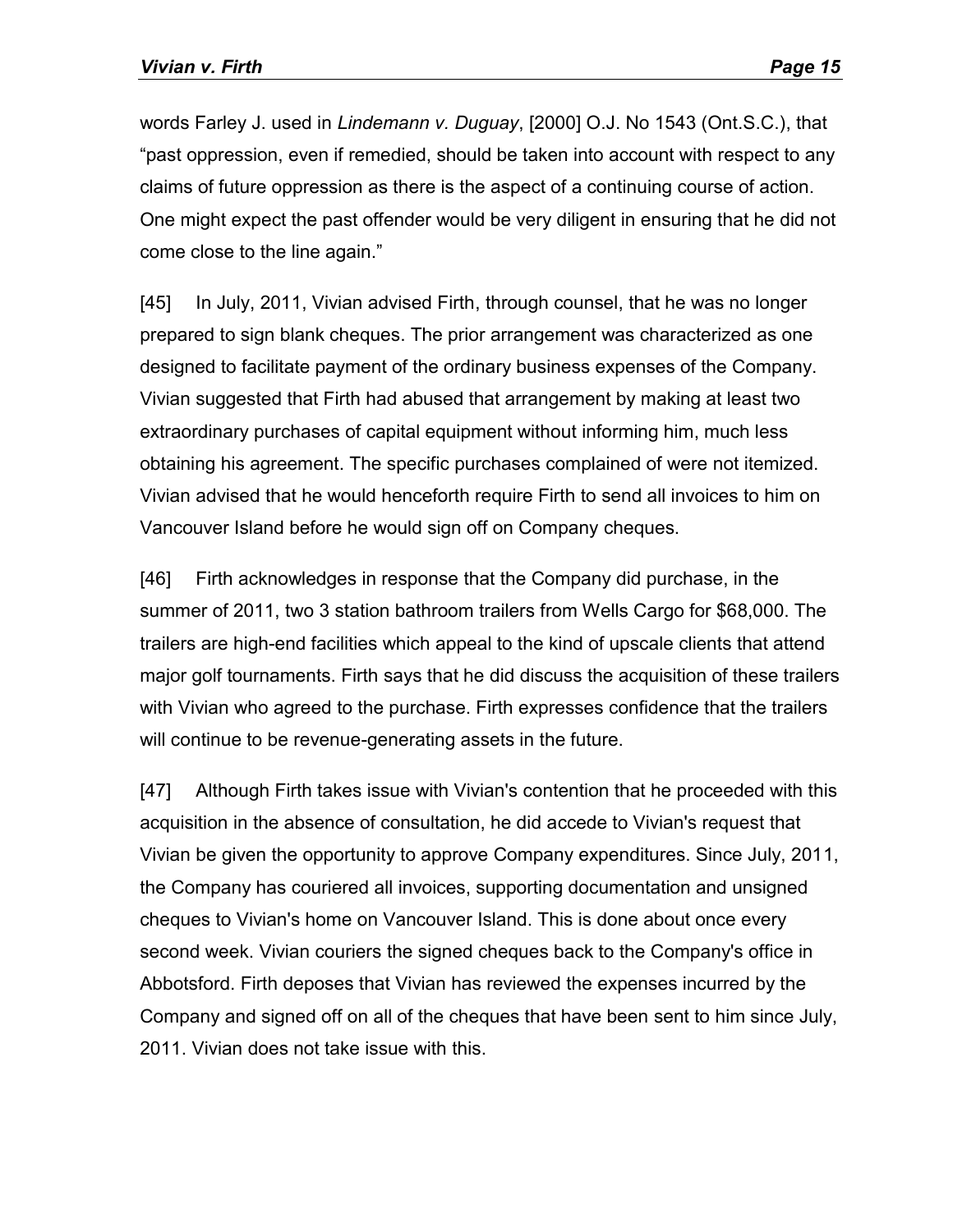[48] The prospective purchaser delivered to Vivian its first LOI to acquire the assets of the Company in October, 2011.

[49] On October 31, 2011, Firth's company, Sunrise Trailer Sales Ltd., formally invoiced the Company for services rendered (storage, office space and services) and for Firth's management fees which were said to have been earned as a result of running the daily affairs of the business from 2007 onwards. As noted in paragraph 35, *infra*, Firth raised this issue with Vivian in March, 2011. The value of the services provided by Firth and Sunrise Trailer Sales Ltd. remains unresolved as between the two men and stands as the most significant impediment to the ability of the parties to come to an agreement on the value of the Company.

[50] The prospective purchaser delivered to Vivian a second LOI sweetening the offer to purchase the Company in November, 2011. What follows is a high level overview of those terms of the LOI necessary to an understanding of the positions counsel have taken on this application.

[51] As with the first LOI, the second LOI contemplated an asset purchase. The LOI also contemplated deposit of a substantial percentage of the purchase price into escrow to guarantee the accuracy of the financial status of the Company at the date of closing. In addition, the purchase price was to be subject to a number of postclosing adjustments including an adjustment, on a dollar for dollar basis, if the "working capital" of the Company (defined as prepaid expenses and accounts receivable less accounts payable and accrued liabilities) is less than a threshold amount of working capital to be determined. The LOI made clear that the operating philosophy of the prospective purchaser was to rely on management to operate the Company following its acquisition. To that end, the LOI reflected the intent of the prospective purchaser to "retain the operating management team since we are basing our offer, to a great degree, on the reputation of the business and its employees." Moreover, it was a condition of closing that employment agreements with employees deemed essential by the prospective purchaser be in place prior to closing and in a form satisfactory to the purchaser.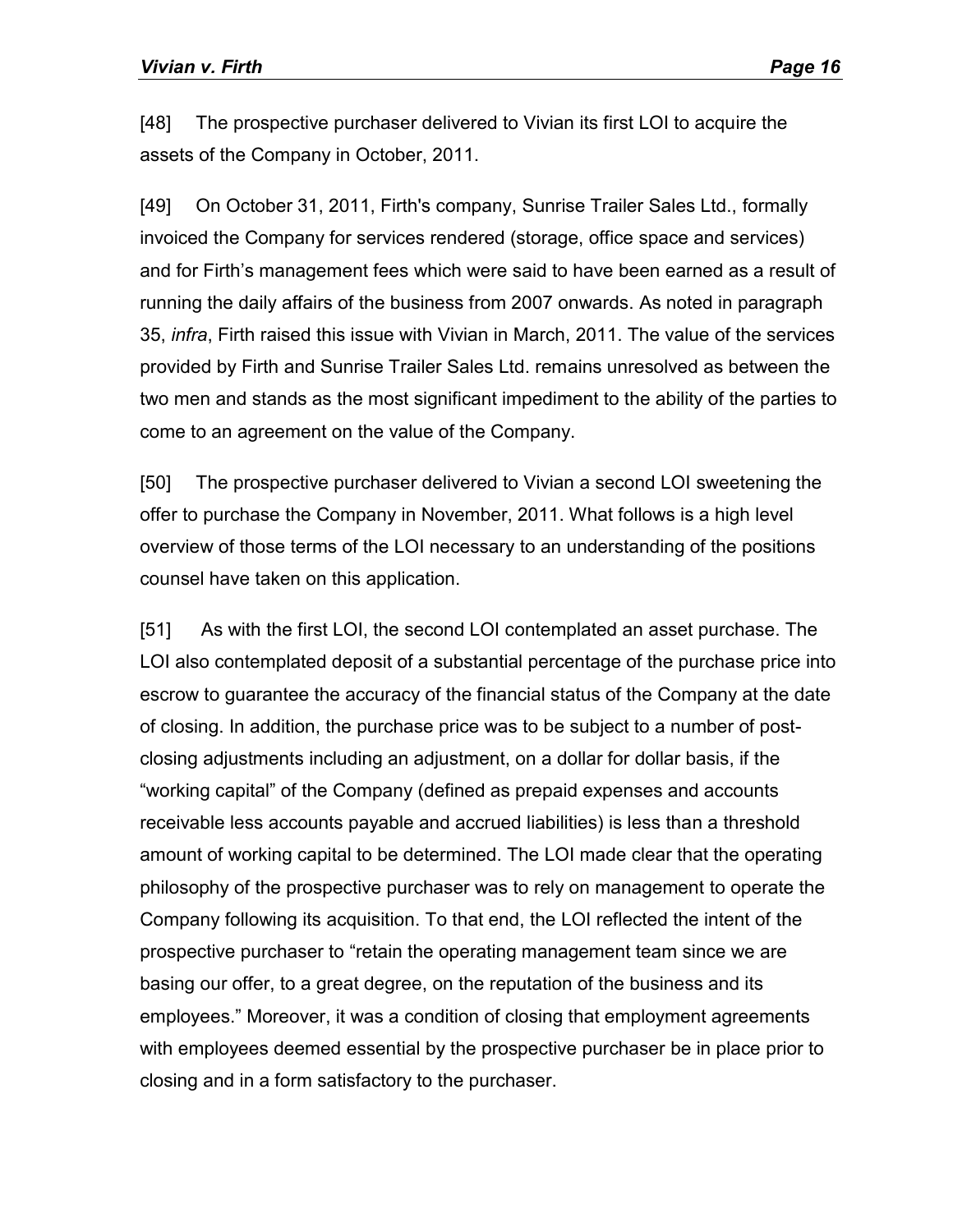[52] Late in November, 2011, Vivian, Firth and their counsel met to discuss the prospective purchaser's offer. That conversation, or part of it, also involved the Chief Financial Officer of the purchaser. At the same meeting, the parties renewed discussions about Firth buying Vivian's shares. As noted above, an offer was made by Firth in December, 2011 to purchase Vivian's shares. That offer was not accepted.

[53] The prospective purchaser's second LOI expired in late December, 2011.

[54] There is no evidence before me that Vivian has attempted to sell his shares to a third party purchaser. He characterizes Firth's observation that it is open to him to do so as "ridiculous". He points out that he would have to identify a potential purchaser willing to go into business with Firth. Although unstated, given that Vivian does not own a controlling interest in the Company, it is also very likely that any prospective purchaser would discount the value of Vivian's shares accordingly.

[55] Vivian deposes, at the end of the day, that he and Firth are deadlocked on how to run the Company on a day-to-day basis and "how to maximize the value of the company for the benefit of its shareholders."

[56] For his part, Firth says that he would be happy if Vivian took a more active role in the operation of the business and has encouraged him to do so over the years. He suggests that if Vivian took a more active role in the operations of the company it would minimize his inquiries and complaints regarding the manner in which the Company is being managed. He does not agree that the affairs of the Company are deadlocked and points out that the Company continues to thrive, attract new business and fulfill its obligations. He deposes that Vivian's efforts to sell his shares have in no way hindered the operations of the Company. He also says that if Vivian's interest in the Company can be valued in a manner which takes into account what the Company owes him for services rendered, he would be prepared to consider either buying Vivian's shares, selling his shares to Vivian, or selling the Company to a third party.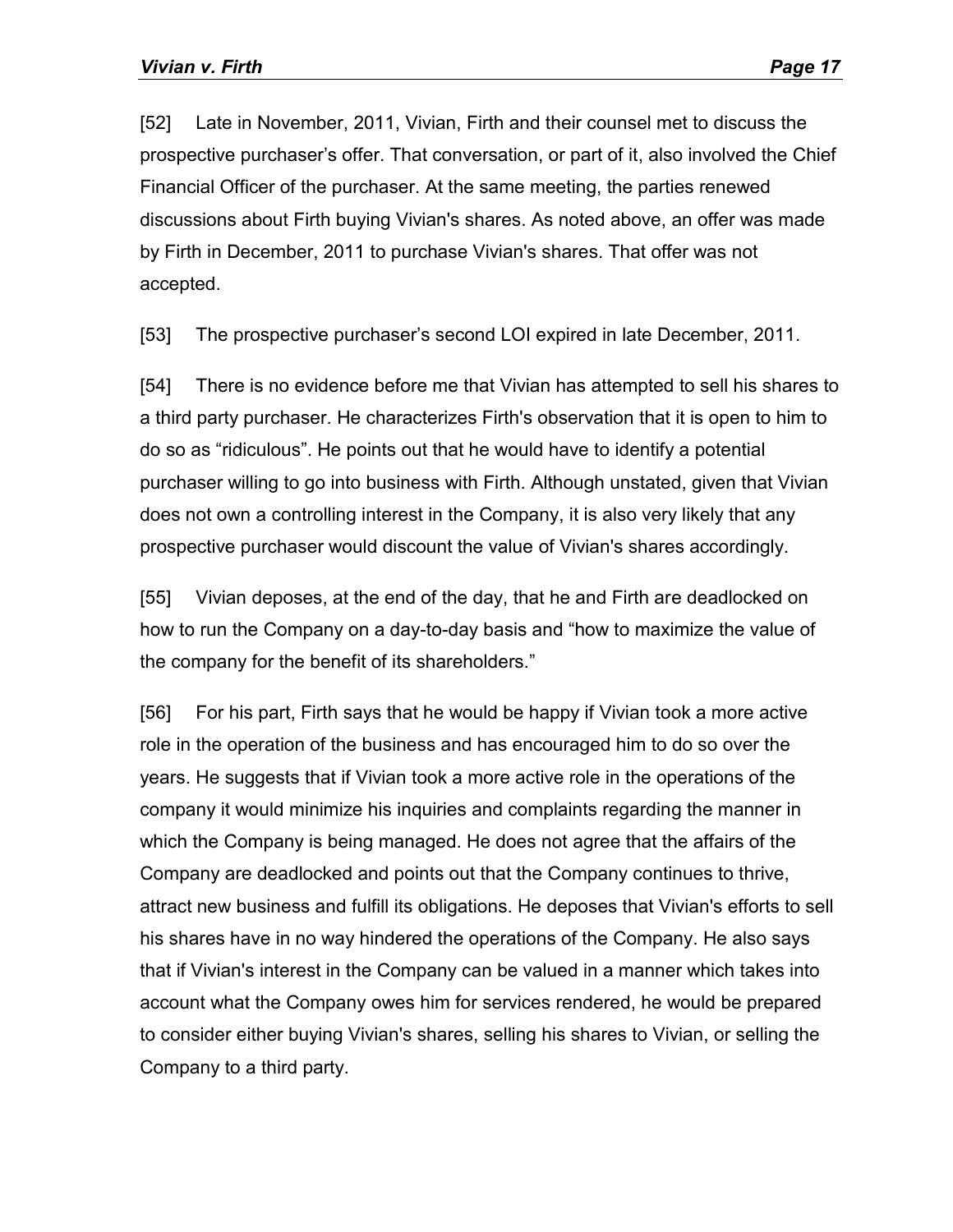#### **C. The Positions of the Parties**

#### **(a) Vivian's Position**

[57] Vivian justifies the order sought on two bases. First, he argues that the affairs of the company are in deadlock. The essential points of disagreement between the parties are said to be: 1) whether further dividend payments ought to be made by the Company to them; and 2) whether they should realize on their investment in the Company by selling to a third party. Vivian argues that the two justifications are interrelated. He submits that where there are two quasi-partners and one of them determines that he is unwilling or unable to work with the other, there is, by definition, deadlock. Further, he argues that the Company is in substance a partnership and that it is appropriate in this case to invoke the partnership analogy and fashion a remedy that permits the parties to disengage financially.

[58] Vivian argues that there is no need for a further valuation exercise because the fair market value of the Company has been determined by the offer made by the prospective purchaser. In light of the fact that Firth may have a legitimate interest in continuing to retain his interest in the Company, Vivian submits that it would be just and equitable to give him an opportunity to match the offer made by the prospective purchaser. If the prospective purchaser's offer is lower than fair market value, Firth would benefit from the purchase of Vivian's half interest. If Firth chooses not to buy Vivian's half interest in the Company at the price offered by the prospective purchaser, Vivian seeks an order that the assets of the Company be sold to the prospective purchaser on the terms set out in the last LOI. Vivan's position assumes that the prospective purchaser would make a fresh offer to acquire the assets of the Company on the same terms as were proposed in November, 2011. While Vivian takes strong issue with Firth's claim that he is entitled to compensation for services rendered, he suggests that if the Company was sold to the prospective purchaser, the proceeds could be held in escrow pending further litigation to the end of sorting out each shareholders' respective interest. He suggests that a shot-gun buyout would not be just and equitable in this case because the two parties do not have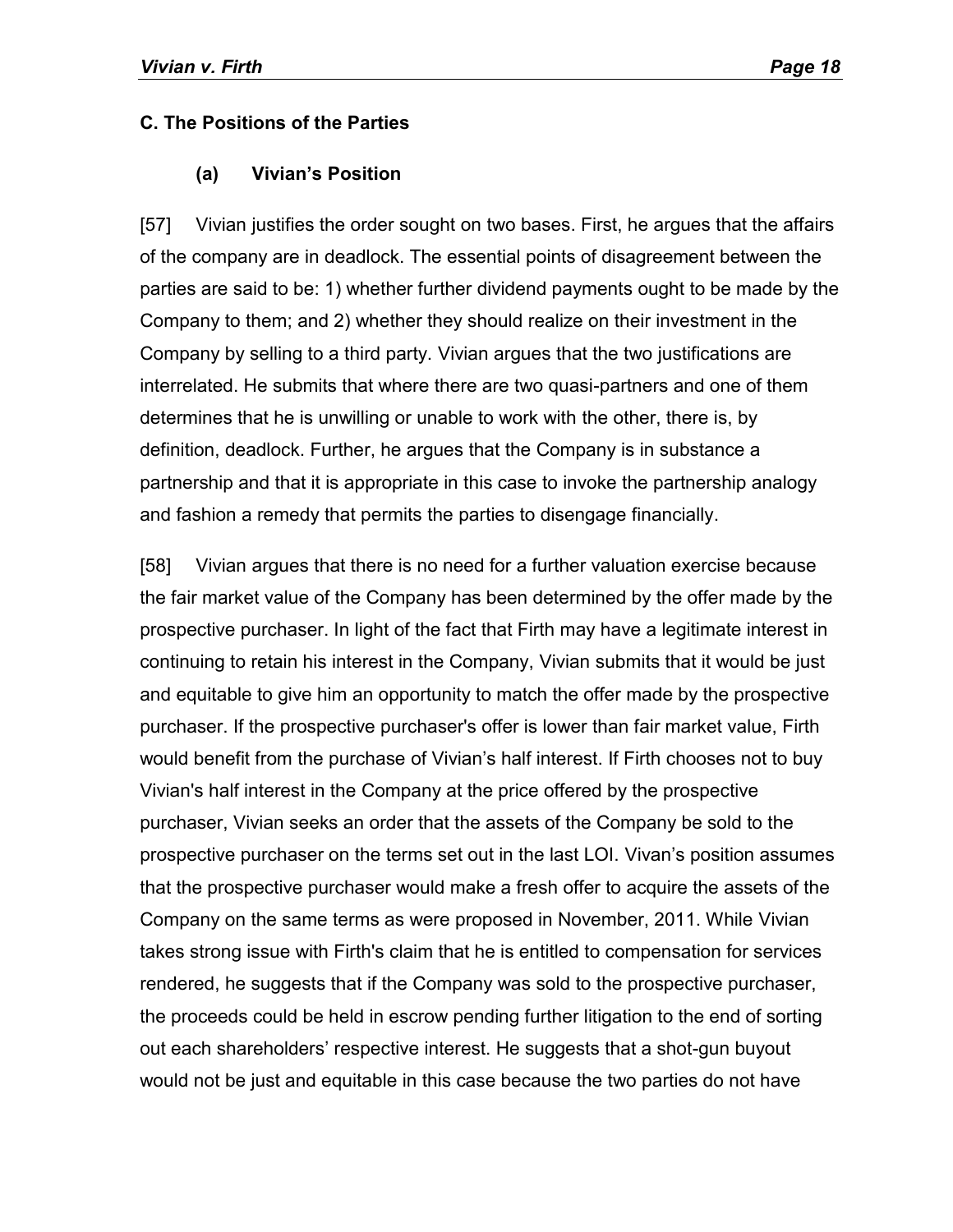equivalent resources or bargaining power. I should add that Firth has not suggested that a shot-gun buyout is a necessary or desirable solution in this case either.

### **(b) Firth's Response**

[59] In response, Firth argues that Vivian has not met the "just and equitable" threshold test contemplated by s. 324 of the *Act*. He submits that a disgruntled shareholder has no general right to obtain relief of the sort Vivian seeks in this case without meeting the test set out in s. 324. He says that s. 324 is not a mechanism through which shareholders are permitted, at any time, to monetize their investment in a company and should not be utilized to casually brush aside well established company law principles in the quest for a remedy thought to be fair to the parties. He notes that Vivian is free to make whatever efforts he wants to secure a buyer for his shares in the Company.

[60] Firth argues that Vivian has not shown that the affairs of the Company are deadlocked. Further, he contends that this is not an appropriate case in which to the engage the partnership analogy or do so in a way that renders irrelevant the distinctions between partnerships and corporate entities. He argues that there is nothing about the relationship between Vivian and Firth that would justify a finding that the Company is a partnership in the guise of a corporation. The Company was not borne out of familial ties or a close friendship. It was simply a commercial arrangement whereby Vivian had an impressive network of contacts and Firth had some trailers and an ability to secure funding. Firth also argues that there is nothing about the way in which the parties have conducted themselves, or their reasonable expectations which might be said to arise therefrom, that justifies invoking the partnership analogy. He contends that Vivian is a passive investor in the Company. Further, he submits that the evidence does not demonstrate a breakdown of the mutual trust and confidence upon which the original undertaking was founded. As no grounds have been shown to warrant a conclusion that it is "just and equitable" to issue an order under s. 324 of the *Act*, he argues that the Court has no authority to grant the relief sought.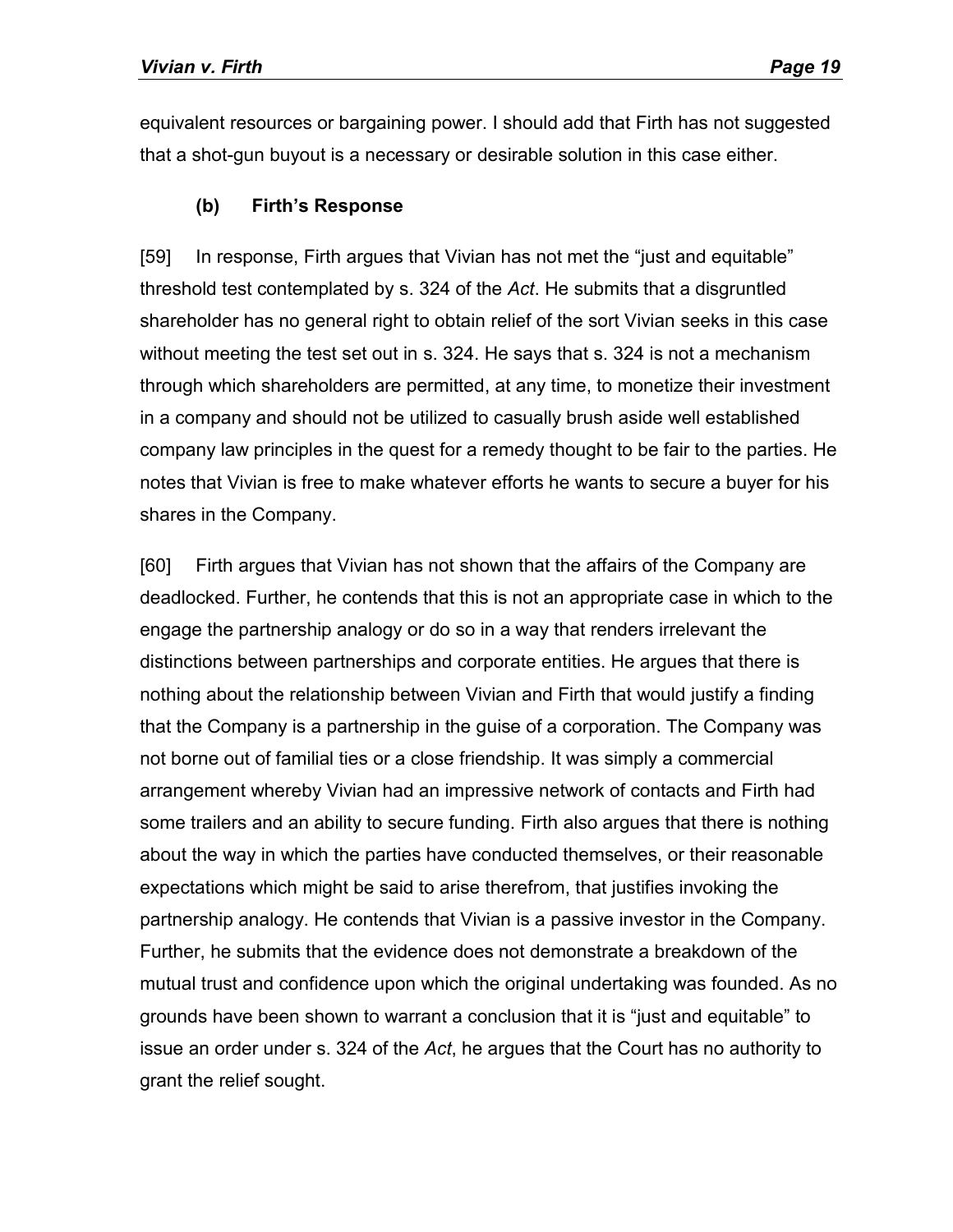[61] In the alternative, should this Court come to the conclusion that it is just and equitable to provide relief under s. 324 of the *Act*, Firth says that it would be unjust and inappropriate to order him to acquire Vivian's shares at the price offered by the prospective purchaser or, failing that, to join Vivian in selling the Company to them on the terms and conditions offered. He contends that such an order would take no account of his outstanding claim for services rendered to the Company since 2005. Firth argues that Vivian must have known he was not managing the daily affairs of the Company on a gratuitous basis and that there would one day have to be an accounting for the work and facilities he provided to the Company while overseeing its growth. He submits that his claim for services rendered would, given the terms and conditions of the LOI, inevitably reduce the purchase price. In short, Firth argues that the offer of the prospective purchaser cannot be taken at face value but must be reduced by the amount of his claim. Finally, Firth submits that it would be particularly inappropriate to order the sale of the Company in circumstances where the offer appears to be conditional on him staying on after the sale in the capacity of an employee. If the threshold test set out in s. 324 is found by this Court to be met, Firth submits that this Court should itself undertake an evaluation of the worth of the Company and the respective interests of its two shareholders. Such a remedy would enable an assessment of the validity and extent of Firth's claim for services rendered, permit the adducing of evidence on what each shareholder would realize from the sale taking into account the tax consequences of the prospective purchaser's offer, and allow consideration to be given to any other appropriate factor, including a minority discount.

## **D. The Legal Framework**

#### **(a) General Principles**

- [62] Section 324 of the *Act* provides as follows:
	- 324 (1) On an application made in respect of the company by the company, a shareholder of the company, a beneficial owner of a share of the company, a director of the company or any other person, including a creditor of the company, whom the court considers to be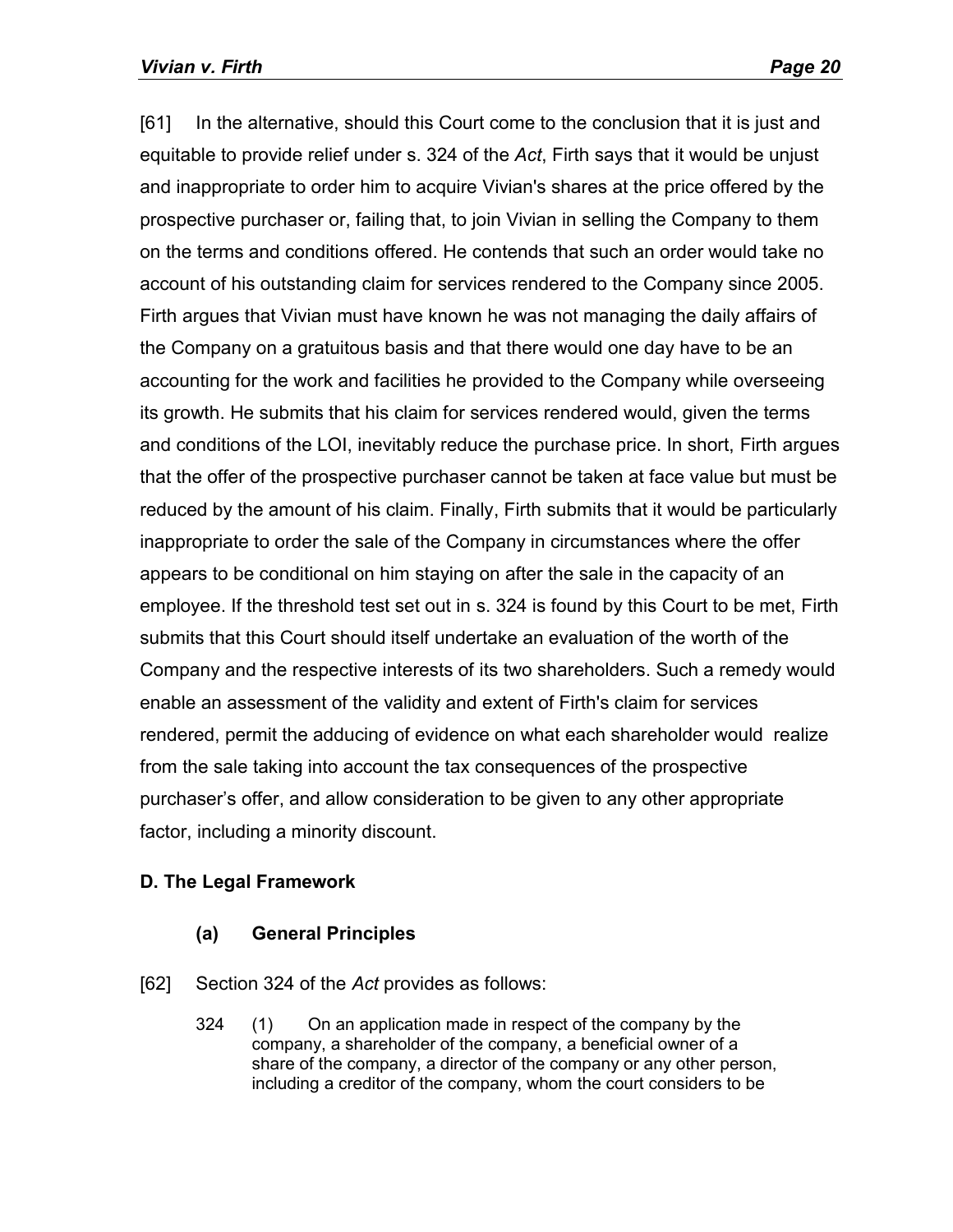an appropriate person to make the application, **the court may order that the company be liquidated and dissolved if**

> (a) an event occurs on the occurrence of which the memorandum or the articles of the company provide that the company is to be liquidated and dissolved, or

(b) **the court otherwise considers it just and equitable to do so.**

…

(3) **If the court considers that an applicant for an order referred to in subsection (1) (b) is a person who is entitled to relief either by liquidating and dissolving the company** or under section 227, **the court may do one of the following:**

> **(a) make an order that the company be liquidated and dissolved;**

**(b) make any order under section 227(3) it considers appropriate.**

[Emphasis added].

[63] Subsection 227(3) of the *Act* provides that:

…

**…**

- 227 (3) On an application under this section, the court may, with the view to remedying or bringing to an end the matters complained of and subject to subsection (4) of this section, make any interim or final order it considers appropriate, including an order:
	- (a) directing or prohibiting any act,

#### **(h) directing any shareholder to purchase some or all of the shares of any other shareholder,**

(o) directing that the company be liquidated and dissolved, and appointing one or more liquidators, with or without security.

[Emphasis added].

[64] The words "just and equitable" are of the widest significance and confer upon the court a broad discretion to make a winding-up order under s. 324 or any other order under s.227(3) it considers appropriate: *Re Rogers and Agincourt Holdings Ltd. et al.* (1977), 14 O.R. (2d) 489 (Ont.C.A.). It is not necessary to establish oppressive or unfairly prejudicial conduct to engage the panoply of remedies available under s. 324: *Samra v. Bel-Air Taxi Ltd*., 2009 BCSC 548 at para. 92;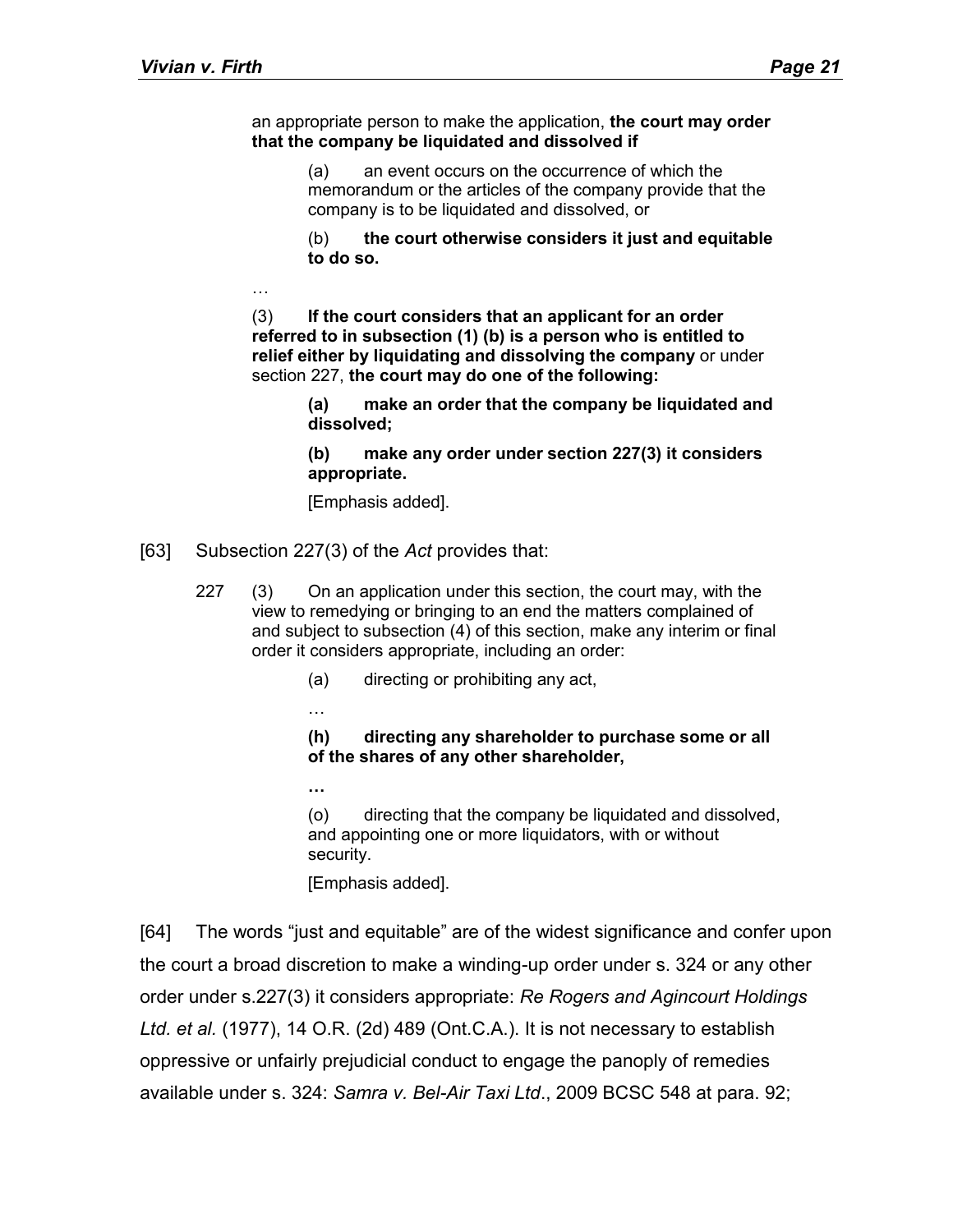*Golden Pheasant Holding Corp. v. Synergy Corporate Management Ltd*., 2011 BCSC 173 at para. 56. The test does not admit of a strict categorical approach. As Lacourciere J.A. observed in *Re Rogers and Agincourt Holdings Ltd.* at p. 493, "the Court must be careful not to construe the authorities as setting out a series of restrictive principles which would confine the phrase "just and equitable" to rigid categories, for each case depends to a large extent on its own facts."

[65] The inquiry extends beyond an examination of the legal rights of the shareholder to include a broader spectrum of equitable rights: *Walker v. B*etts, 2006 BCSC 128. As Lord Wilberforce said in *Ebrahimi v. Westbourne Galleries Ltd*., [1972] 2 All E.R. 492 at p. 500:

The foundation of it all lies in the words 'just and equitable' and, if there is any respect in which some of the cases may be open to criticism, it is that the courts may sometimes have been too timorous in giving them full force. The words are a recognition of the fact that a limited company is more than a mere judicial entity, with the personality in law of its own: that there is room in company law for recognition of the fact that behind it, or amongst it, there are individuals, with rights, expectations and obligations inter se which are not necessarily submerged in the company structure. That structure is defined by the Companies Act 1948 and by the articles of association by which shareholders agree to be bound. In most companies and in most contexts, this definition is sufficient and exhaustive, equally so whether the company is large or small. The 'just and equitable' provision does not ... entitle one party to disregard the obligation he assumes by entering a company, nor the court to dispense him from it. It does, as equity always does, enable the court to subject the exercise of legal rights to equitable considerations; considerations, that is, of a personal character arising between one individual and another, which may make it unjust, or inequitable, to insist on legal rights, or to exercise them in a particular way.

It would be impossible, and wholly undesirable, to define the circumstances in which these considerations may arise. Certainly the fact that a company is a small one, or private company, is not enough. There are very many of these where the association is a purely commercial one, of which it can safely be said that the basis of association is adequately and exhaustively laid down in the articles. The superimposition of equitable considerations requires something more... .

[66] The words "just and equitable" are intended to be elastic in their application to permit the court to intervene to relieve against an injustice or inequity. The test may be applied more liberally in some contexts than others as, for example, in the case of a private family company where some significant disagreement has arisen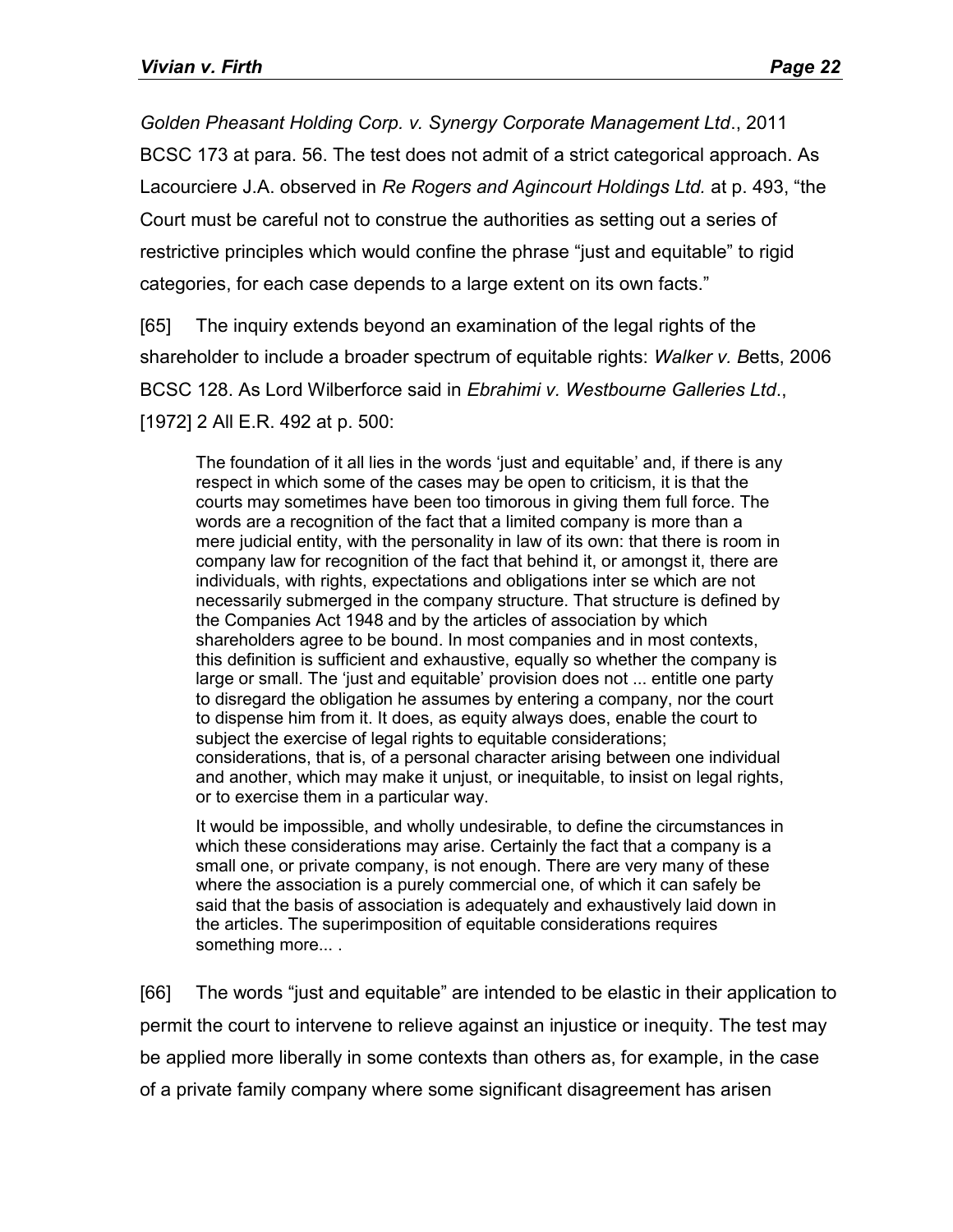including the exclusion of one family member from participation in the business: *Safarik v. Ocean Fisheries Ltd*. (1995), 64 BCAC 14 at paras. 98-103.

[67] This is not to say that the discretion to grant equitable relief is unbounded. It must be exercised judicially, on a principled basis, and in recognition of the reluctance of the Court to interfere lightly in the internal affairs of a company: *Pasnak v. Chura*, 2004 BCCA 221 at paras. 26-28; *Paulson v. Dogwood Holdings Ltd*., [1990] B.C.J. No. 2281 (S.C).

[68] Although the discretion to grant relief under s. 324 cannot be restricted to pigeon hole categories, the following grounds are commonly relied upon to justify judicial intervention: (1) where there is a loss of substratum; (2) where there exists a justifiable lack of confidence among the members; (3) where the parties are in deadlock; and (4) where the partnership analogy applies.

[69] As noted above, Vivian argues that the parties are in deadlock and that the partnership analogy applies such that it is just and equitable to grant the relief he seeks.

## **(b) Deadlock**

[70] In *Palmieri v. A.C. Paving Co. Ltd.,* (1999) 48 B.L.R. (2d) 130 (B.C.S.C.) at para. 28, Levine J. (as she then was) summarized the types of situations in which it will be just and equitable to order a winding-up on grounds of deadlock:

Some of the circumstances ... that will lead to a finding that it is just and equitable to wind up the company because of deadlock are: there are no other effective and appropriate remedies; there is an equal split or nearly equal split of shares and control; there is a serious and persistent disagreement as to some important questions respecting the management or functioning of the corporation; there is a resulting deadlock; and the deadlock paralyzes and seriously interferes with the normal operations of the corporation.

[71] *Kinzie v. Dell Holdings* was found to be a classic situation that justified, on grounds of corporate deadlock, an order under s. 324 of the *Act*. I note that the two shareholder groups in *Dell* were, in fact, agreed that there was a deadlock in the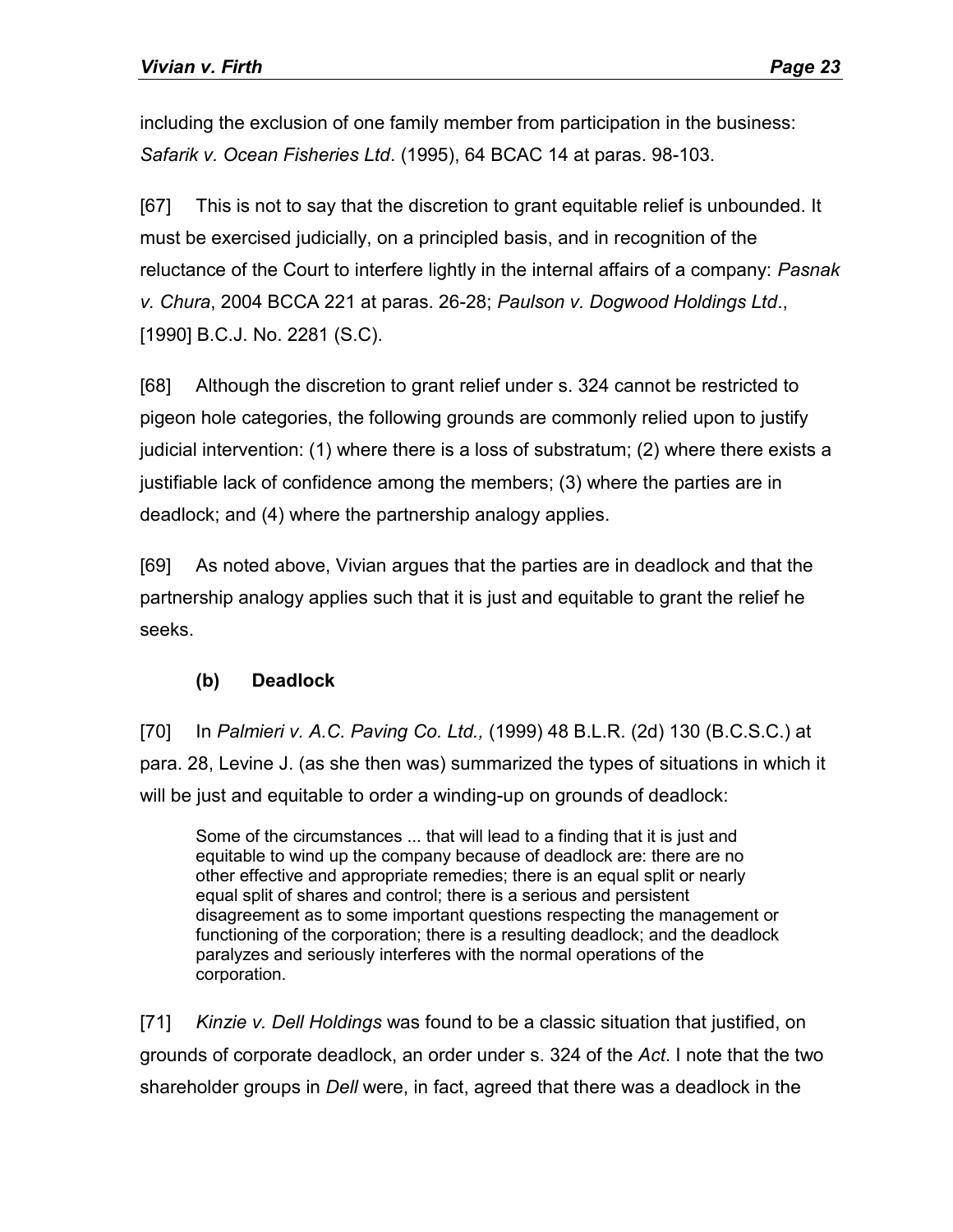management of the affairs of the company and no suitable mechanism for resolving it. Briefly, Dell Holdings owned and operated a shopping center. Dell's income was derived entirely from the rents collected under the various lease agreements in place with retailers in the mall. An intractable dispute arose in connection with efforts which were being made by the shareholders to sell the shopping center for redevelopment purposes. While the petitioners in *Dell* were not opposed to a sale of the shopping center to third party, they disagreed with the insistence of the respondents that any new leases contain a demolition clause. The respondents were of the view that in the absence of a demolition clause, developers would be disinclined to purchase the shopping center due to the substantial payouts that would otherwise be required to terminate a tenant's lease. As a consequence of this disagreement, the parties were unable to present a common front to prospective purchasers. This difference of opinion led to conflict between the opposing shareholder groups during negotiations with a grocery chain seeking to lease a sizable space in the mall. The disagreement was found by Bruce J. (at para. 11) to be "paralyzing the proper management of Dell's business affairs." Relief was granted in the form of a shot-gun sale.

## **(c) The Partnership Analogy**

[72] Where the relationship between the parties resembles a partnership more than arm's length shareholders such that it can be said that the entity is, in substance, a partnership in the guise of a private company, courts have been prepared in some circumstances to liquidate a corporation on the same grounds that would justify the winding-up of a partnership: M. Koehnen, *Oppression and Related Remedies* (Thompson Carswell: Toronto, 2004), cited in *Golden Pheasant Holding Corp. v. Synergy Corporate Management*.

[73] References to "quasi-partnerships" or "in substance partnerships", while a convenient short-hand way of describing the circumstances in which it may be appropriate to apply the kind of equitable considerations that govern the dissolution of partnerships to applications to wind-up the business of a company, may be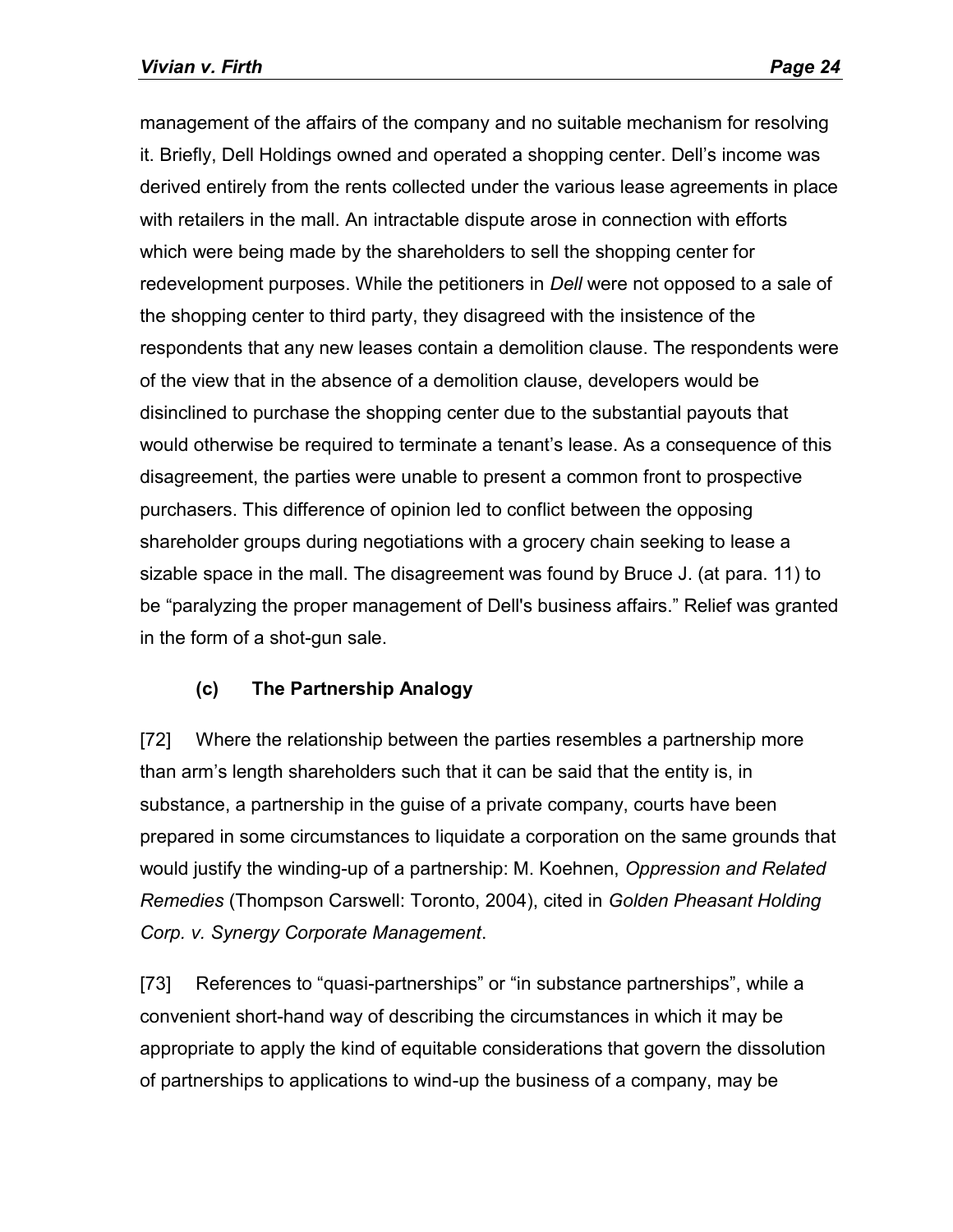misleading. The Court is not engaged in a labelling exercise in determining whether a partnership analogy is appropriate, but in an assessment of a constellation of factors that may, as between one person and another, make it unjust to insist on a strict application of legal rights. Lord Wilberforce put it this way in *Ebrahimi v. Westbourne Galleries Ltd*., at p. 500:

The superimposition of equitable considerations requires something more, which typically may include one, or probably more, of the following elements: (i) an association formed or continued on the basis of a personal relationship, involving mutual confidence - this element will often be found where a preexisting partnership has been converted into a limited company; (ii) an agreement, or understanding, that all, or some (for there may be 'sleeping' members), of the shareholders shall participate in the conduct of the business; (iii) restriction on the transfer of the members' interest in the company - so that if confidence is lost, or one member is removed from management, he cannot take out his stake and go elsewhere.

It is these, and analogous, factors which may bring into play the just and equitable clause, and they do so directly, through the force of the words themselves. To refer, as so many of the cases do, to 'quasi-partnerships' or 'in substance partnerships' may be convenient but may also be confusing. It may be convenient because it is the law of partnership which has developed the conceptions of probity, good faith and mutual confidence, and the remedies where these are absent, which become relevant once such factors as I have mentioned are found to exist: the words 'just and equitable' sum these up in the law of partnership itself. And in many, but not necessarily all, cases there has been a pre-existing partnership the obligations of which it is reasonable to suppose continue to underlie the new company structure. But the expressions may be confusing if they obscure, or deny, the fact that the parties (possibly former partners) are now co-members in the company, who have accepted, in law, new obligations. A company, however small, however domestic, is a company not a partnership or even a quasi-partnership and it is through the just and equitable clause that obligations, common to partnership relations, may come in.

[74] The "partnership analogy" ground has been summarized in the following terms: in the case of a private company which is in substance a partnership the Court, in exercising its jurisdiction under the "just and equitable" rule, should apply the same principles as would be applied in a claim for dissolution of a partnership (D. Huberman, "Winding Up of Business Corporations*"*, in Jacob Ziegel ed., *Canadian Company Law* (Toronto: Butterworths,1973) cited in *Paulson v. Dogwood Holdings Ltd.*).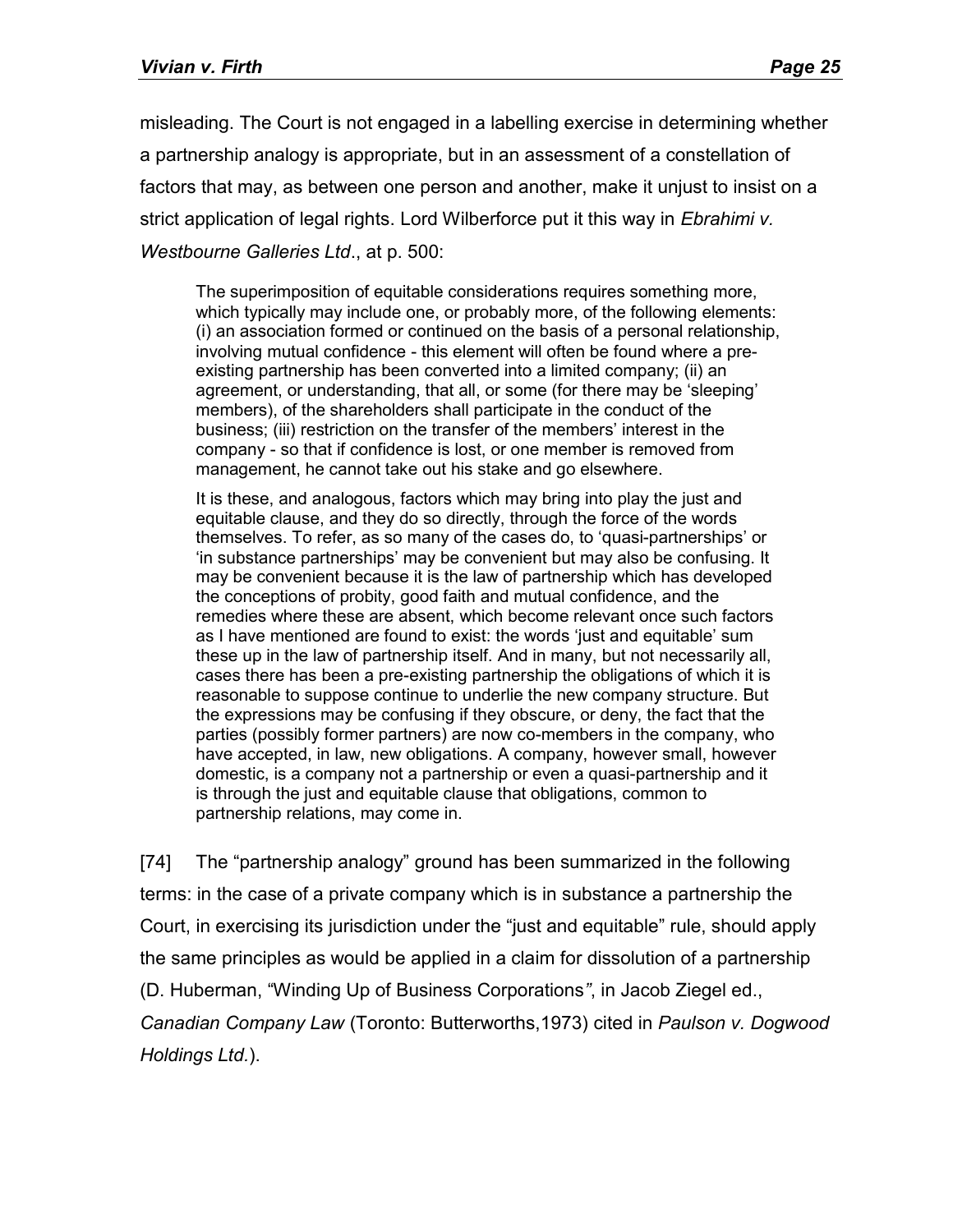[75] In support of his argument that a partnership analogy is appropriate in the circumstances of this case, Vivian's counsel draws my attention to several provisions of the *Partnership Act*, R.S.B.C. 1996, c. 338, the most significant of which are reproduced below:

s. 29 (1) If no set term has been agreed on for the duration of the partnership, any partner may end the partnership at any time on giving notice to all the other partners of his or her intention to do so.

> (2) If the partnership has originally been constituted by deed, a notice in writing, signed by the partner giving it, is sufficient for this purpose.

…

…

…

s. 35 (1) Subject to any agreement between the partners, a partnership is dissolved

> (c) if entered into for an undefined time, by any partner giving notice to the other or others of his or her intention to dissolve the partnership.

…

s. 38 (1) On application by a partner, the court may decree of dissolution of the partnership in any of the following cases:

> (f) whenever circumstances have arisen that, in the opinion of the court, render it just and equitable that the partnership be dissolved.

- …
- s. 42 (1) On the dissolution of the partnership, every partner is entitled, as against the other partners in the firm and all persons claiming through them in respect of their interest as partners,

(a) to have the property of the partnership applied in payment of debts and liabilities of the firm, and

(b) to have the surplus assets after the payment applied in payment of what may be due to the partners respectively after deducting what may be due from them as partners to the firm.

(2) For the purposes of subsection (1), any partner or the partner's representatives may, on the termination of the partnership, apply to the court to wind up the business and affairs of the firm.

[76] As noted above, Vivian argues that the Company is, in truth, a partnership in the guise of a corporation. He appears to suggest that if the partnership analogy is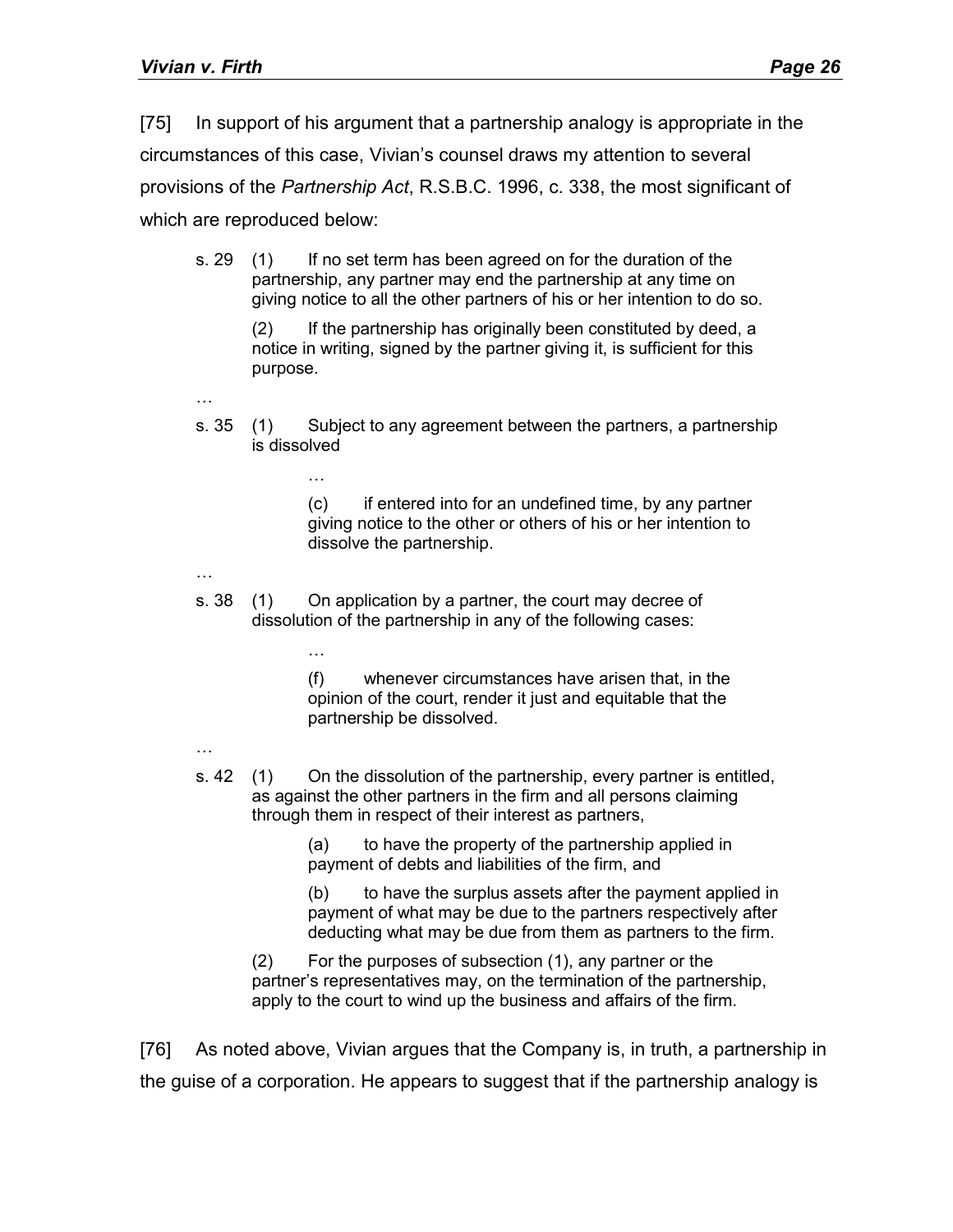apt, s. 29 of the *Partnership Act* may simply be imported into the analysis such that the giving of notice to terminate, without more, is sufficient to justify the winding-up order (or alternative relief) sought in this case. Relying on s. 29, the petitioner's counsel argues that, "when shareholders are in effect partners, and one [of them] decides to terminate the partnership, he is entitled to do so." In support of this submission he relies on *Kurt v. Pryde* (2007), 160 A.C.W.S. (3d) 94 (Ont. S.C.).

[77] If the petitioner is suggesting that where it is determined to be appropriate to apply the partnership analogy, it is unnecessary for an applicant to go further and establish equitable grounds for a winding-up order, I do not agree.

[78] To paraphrase Lord Wilberforce, the common use of the words "just and equitable" in s. 348 of the *Business Corporations Act* and s. 38 of the *Partnership Act* provide a bridge between cases under s. 348 of the *Business Corporations Act* and principles of equity developed in relation to partnerships. Accordingly, if a partnership analogy is found to be apt, it is necessary to identify the circumstances which would justify intervention on equitable grounds and a winding-up order. Those circumstances have been found to encompass "a breakdown of the mutual trust and confidence upon which the original undertaking was founded" (*Paulson v. Dogwood Holdings Ltd*.) a "destruction of mutual confidence" as between the members or "a breach of the original agreement and of the good faith which underlay it", "a justifiable lack of confidence in the conduct of the company's affairs" (*Rogers and Agincourt Holdings Ltd*. at p. 495) where that lack of confidence is "grounded on the conduct of the directors in regard to the company's business"...and reveals a "lack of probity, good faith or other improper conduct on the part of a majority of directors" (*Re R.C. Young Insurance Ltd*., [1955] O.R. 598 (C.A.) per Laidlaw J.A. at pp. 601- 602, cited in *Mroz v. Shuttleworth* (1996), 30 O.R. (3d) 205 (Ont. Ct. Gen. Div.) at pp. 219-220), "a refusal to meet on matters of business, continued quarreling and such a state of animosity as precludes all reasonable hope of reconciliation and friendly cooperation" and a situation where it is "impossible for the partners to place that confidence in each other which each has a right to expect, and that such impossibility has not been caused by the person seeking to take advantage of it" (M.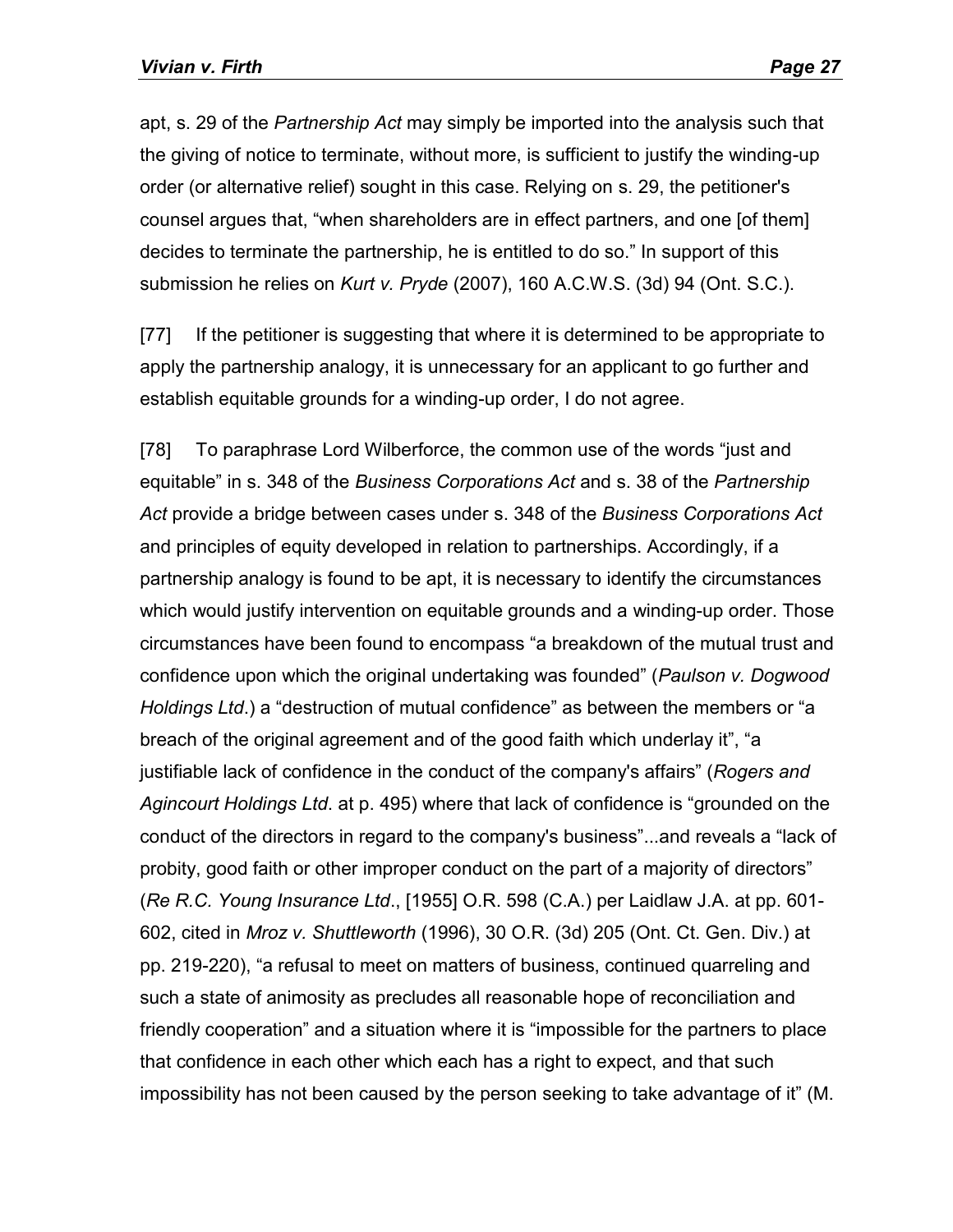Koehnen, *Oppression and Related Remedies* (Toronto: Thompson Canada Ltd., 2004) at p. 407 as cited in *Golden Pheasant Holding Corp v. Synergy Corporate Management Ltd.*).

[79] *Kurt v. Pryde* does not assist Vivian. Kurt and Pryde were former spouses and equal shareholders in a trucking company. Kurt was in charge of administrative support while Pryde led the service operations of the company. Importantly, the parties agreed that they could not, following their divorce, continue to work closely together in the company. The petitioner, Kurt, wished to realize on her interest in the business, proceed on her separate way and pursue a career in real estate sales. She brought an application to wind-up the affairs of the company. Although both parties recognized that a winding-up order was not in their respective best interests, the judgment reflects an inability on their part to compromise in their respective positions. The court declined to issue a winding-up order but imposed a framework for the voluntary purchase by Pryde of Kurt's interest in the company. In my view, the judgment does not stand for the proposition that shareholders holding an equal interest in a company which is, in truth, a partnership, may obtain a winding-up order whenever one of them wishes to liquidate their investment. In *Kurt v. Pryde*, the parties agreed that, as former spouses, they could no longer work together in the operation of the company; that the mutual trust between them had been irretrievably lost. Accordingly, live issues for determination in the case at bar were conceded in *Kurt v. Pryde*. In addition, the case is one which would, in any event, warrant a more liberal approach to the "just and equitable" test given the relationship between the parties.

[80] In summary, on an application under s. 324 of the *Act* for winding-up order, the equitable intervention of this Court on the "partnership analogy" ground requires the satisfaction of two conditions, both of which were explained by Coultas J. in *Paulson v. Dogwood Holdings Ltd.* in this passage:

...firstly, the existence of an undertaking that is in substance a partnership in the guise of a private company, and secondly, a breakdown of the mutual trust and confidence upon which the original undertaking was founded.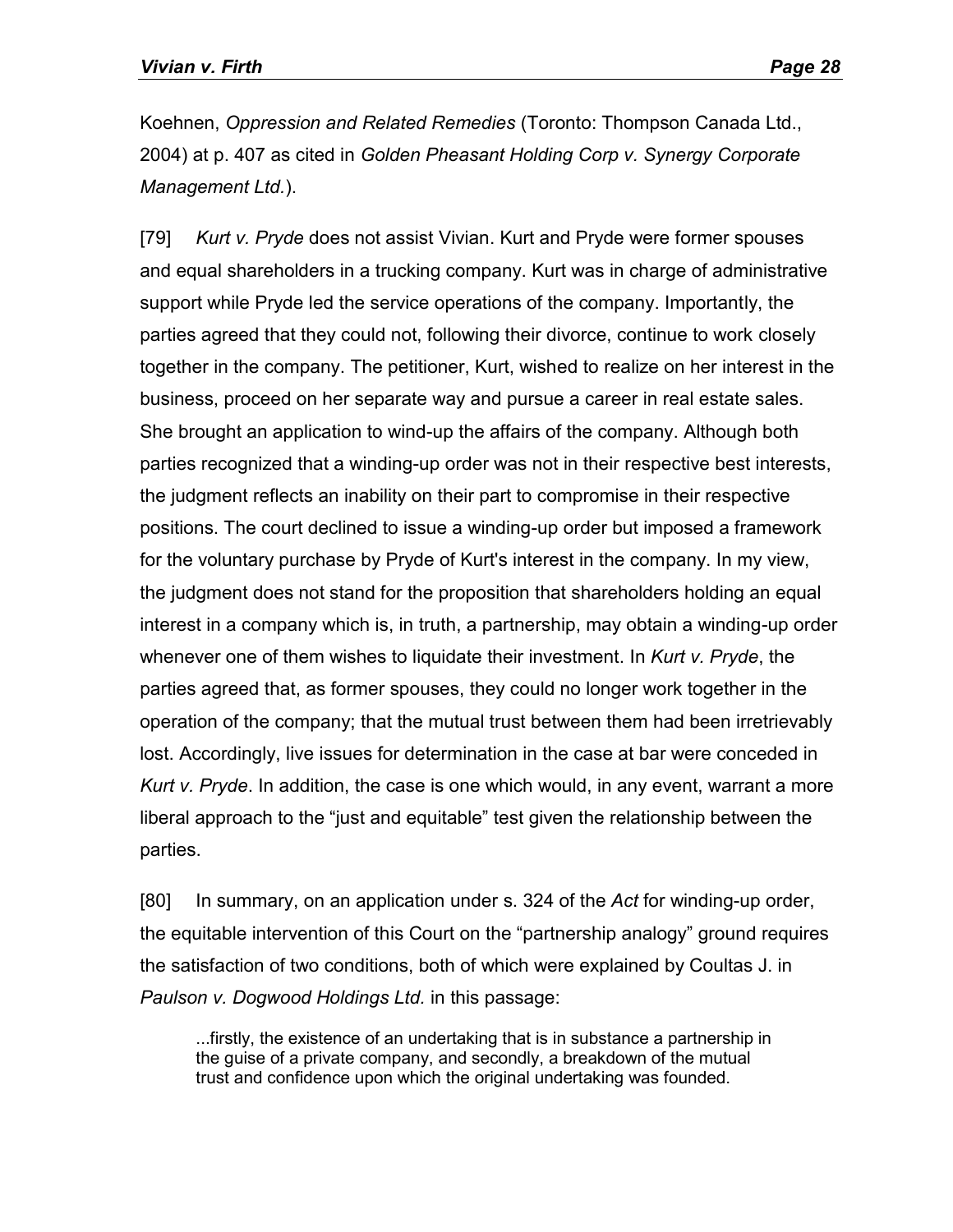#### **E. Application to the Case at Bar**

#### **(a) Deadlock**

[81] In my view, Vivian has not established deadlock in the management of the affairs of the Company that would justify a winding up order under s. 324 or any other relief under s. 227(3) of the *Act*.

[82] Vivian's submission that "when there are only two quasi-partners, and one of the quasi-partners determines that he is unwilling or unable to work with the other, there is by definition deadlock", inappropriately conflates the deadlock and partnership analogy grounds. It is important to keep the two conceptually distinct.

[83] As noted above, for a winding-up order to be justified on grounds of deadlock, there must be a serious and persistent disagreement on some important questions respecting the management or functioning of the corporation and a deadlock which has the effect of paralyzing or seriously interfering with its normal operations: *Palmieri v. A.C Paving Company Ltd*. at para. 28. Such circumstances are absent in the case at bar.

[84] While I accept that the relationship between Vivian and Firth has become strained in the last year, the tension that now characterizes their relationship is not sourced in any fundamental disagreement about the management or operations of the Company. In fact, the petitioner has failed to adduce any evidence showing how the operations of the Company have been affected in a material way as a result of the friction that now exists between the two shareholders. Rather, the tension between the two men is sourced in their inability to agree on the value of Vivian's shares. In my view, this disagreement does not constitute deadlock in the Company's affairs.

[85] In coming to this conclusion, I have had regard to the evidence that Firth quarreled with important customers and that he acquired significant company assets and negotiated important contracts without consulting with Vivian in advance. I have also had regard to Vivian's evidence that Firth is difficult to reach, slow to return calls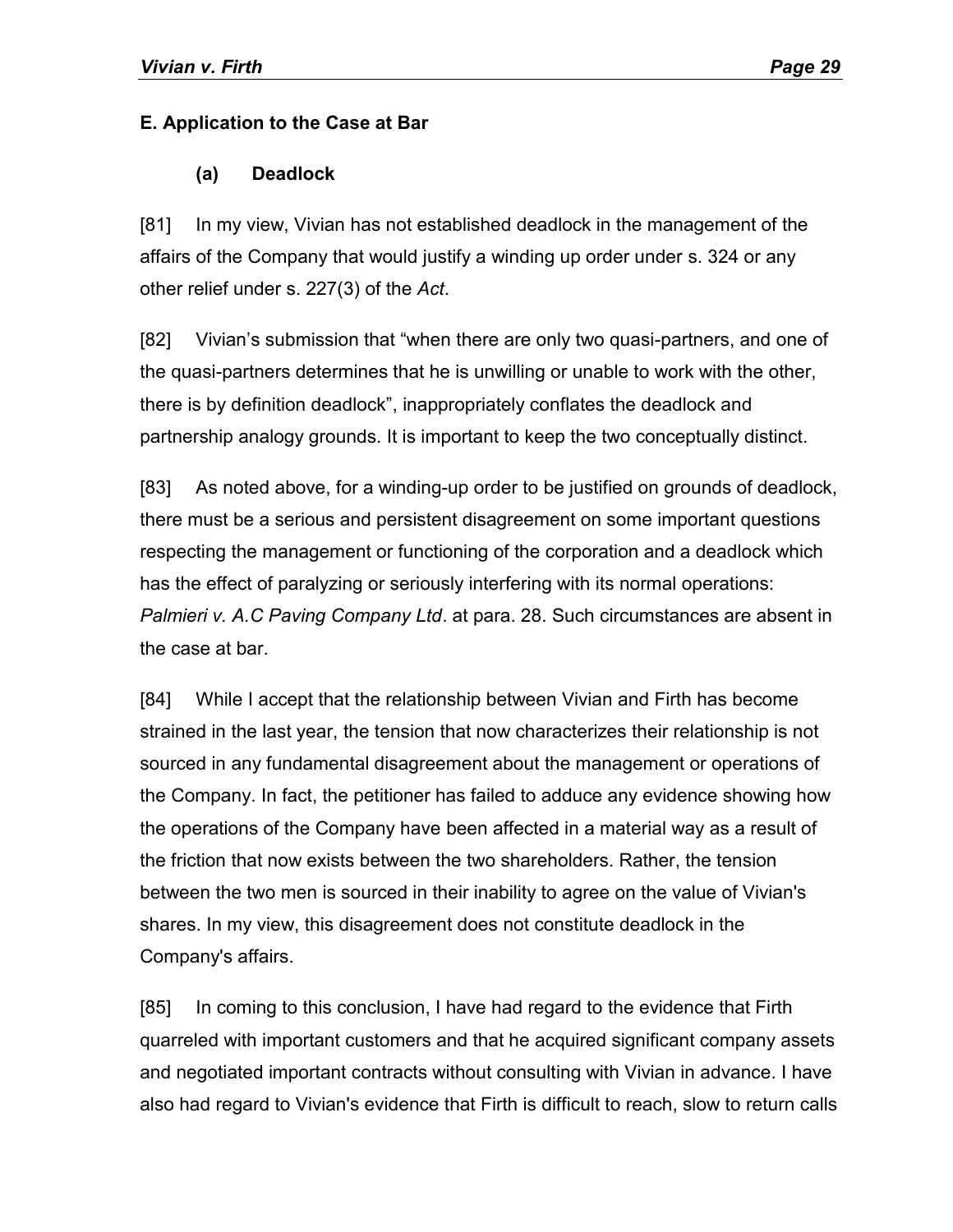and that he has occasionally not attended prearranged meetings with Vivian or offered any explanation or apology for failing to do so.

[86] While considerations of this kind could potentially be relevant to the partnership analogy ground, they have little relevance in this case to the deadlock ground because, even accepting Vivian's version of events and taking that version at its highest, there is no evidence that these incidents have resulted in a deadlock.

[87] Although Vivian has, since July of 2011, insisted on being supplied with supporting invoices before he signs off on corporate cheques (a change to his previous practice of simply signing blank cheques and permitting Firth to manage the affairs of the Company without his involvement or daily oversight) it is common ground that there has not been a single occasion since then that the parties have disagreed on any expense incurred by the Company. The evidence is that, without exception, Vivian has, since the new practice was implemented, signed off on all corporate cheques after reviewing the supporting invoices. While this practice may be inconvenient to both shareholders, that is all it is. In fact, what has transpired since July, 2011, only provides support for the conclusion that both shareholders appear to be in essential agreement on important questions respecting the management and functioning of the Company.

[88] I wish to make these additional observations about Vivian's evidence that there have been previous occasions on which Firth has engaged in behaviour damaging to customer relations and failed to consult with him on asset acquisitions or in the negotiation of significant contracts. Even accepting Vivian's version of events (which are denied by Firth) some of the incidents recounted are minor and of the sort that can be expected to occur from time to time in providing services to clients. I refer here to Firth's disagreement with an important customer. With respect to Vivian's complaint that Firth has failed in the past to consult with him on important Company decisions, none of them were considered to be sufficiently troubling *at the time they are alleged to have occurred* to motivate Vivian to document his concerns or request in writing that Firth consult with him on asset acquisition or contract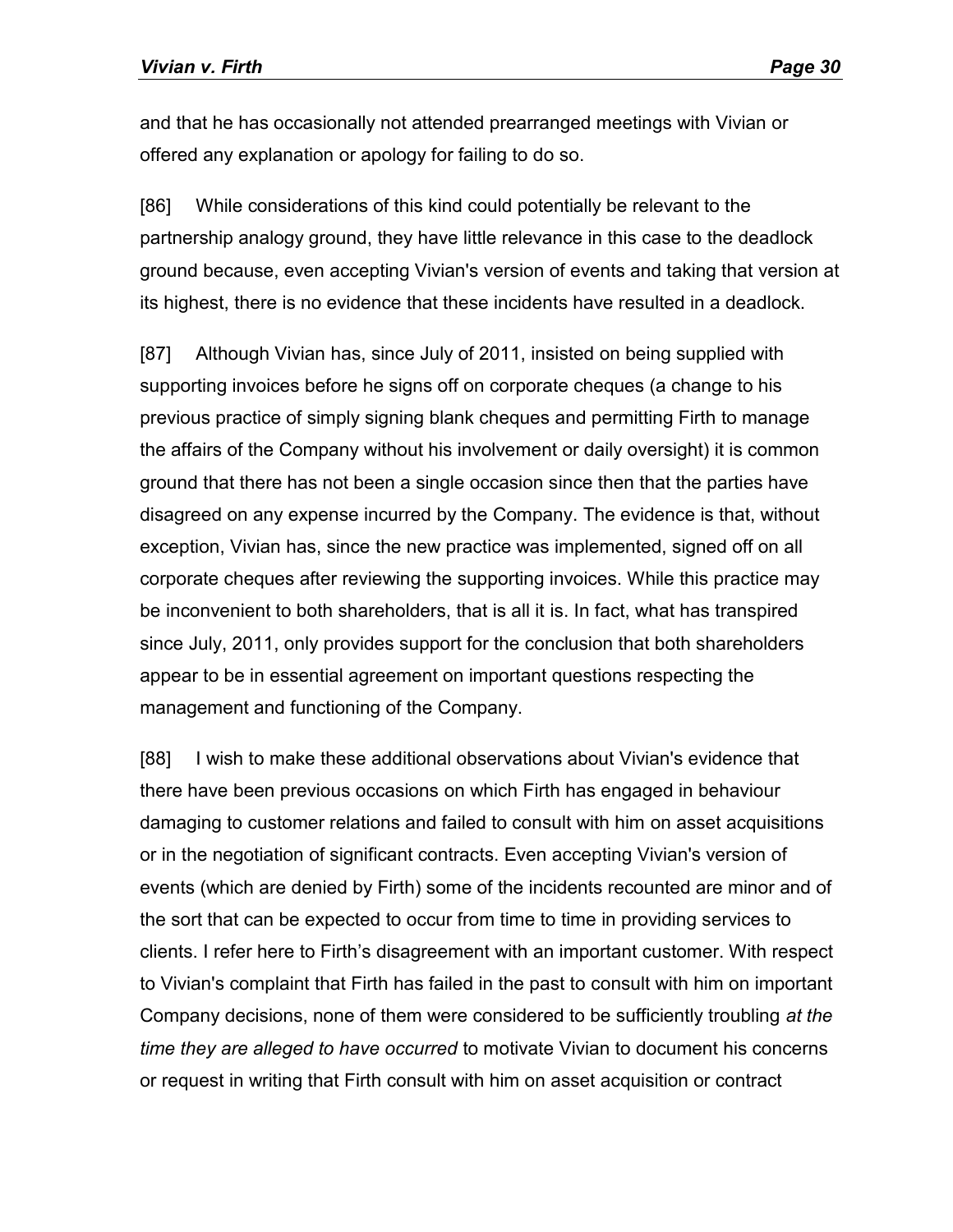negotiation in the future. The reality is that Vivian, by choice, was not involved in the day-to-day operations of the company at the relevant time. He left this to Firth, particularly after his move to Vancouver Island in 2007. As Vivian puts it, "Firth never complained to me about that arrangement" and appeared to be "happy to have complete day-to-day control, without me looking over his shoulder." I take from this that Vivian was also content to let Firth run the business operation. It is not surprising, in this context, and given the more passive role that Vivian admittedly took after moving to the Island in 2007, that Firth considered himself to have the authority to negotiate contracts and acquire assets necessary to secure such contracts. I note, as well, that Vivian does not suggest that any of the business decisions made by Firth were imprudent or not made with the best interests of the Company in mind.

[89] Against this background, it is apparent that what motivates the advancement of these grievances by Vivian now is not a history of fundamental disagreement about the way in which the Company should be run, but the conflict which has arisen between Vivian and Firth concerning the valuation of Vivian's interest in the Company.

[90] I am fortified in my conclusion that Vivian has failed to show cause for a winding-up order, on deadlock grounds, by the decision of this Court in *Paulson v. Dogwood Holdings Ltd.,* a case which has some features in common with the case at bar. The shares of Dogwood Holdings Ltd. were held equally by Paulson and Dorothy Dawson. Paulson's application for a winding-up order was motivated by a desire to liquidate his investment in the company and satisfy his creditors. As in the case at bar, there was no question that Dogwood Holdings, which had been incorporated 27 years earlier, was a profitable endeavour. The Articles of the company provided that either shareholder had the right to sell his or her shares to a third party, subject to the right of first refusal in the other shareholder. Paulson had made unsuccessful efforts to dispose of his shares to third parties. He offered Dawson a shot-gun buyout whereby he would sell his shares to her at a fixed price or buy hers at that price if she declined his offer. She refused to do either. Paulson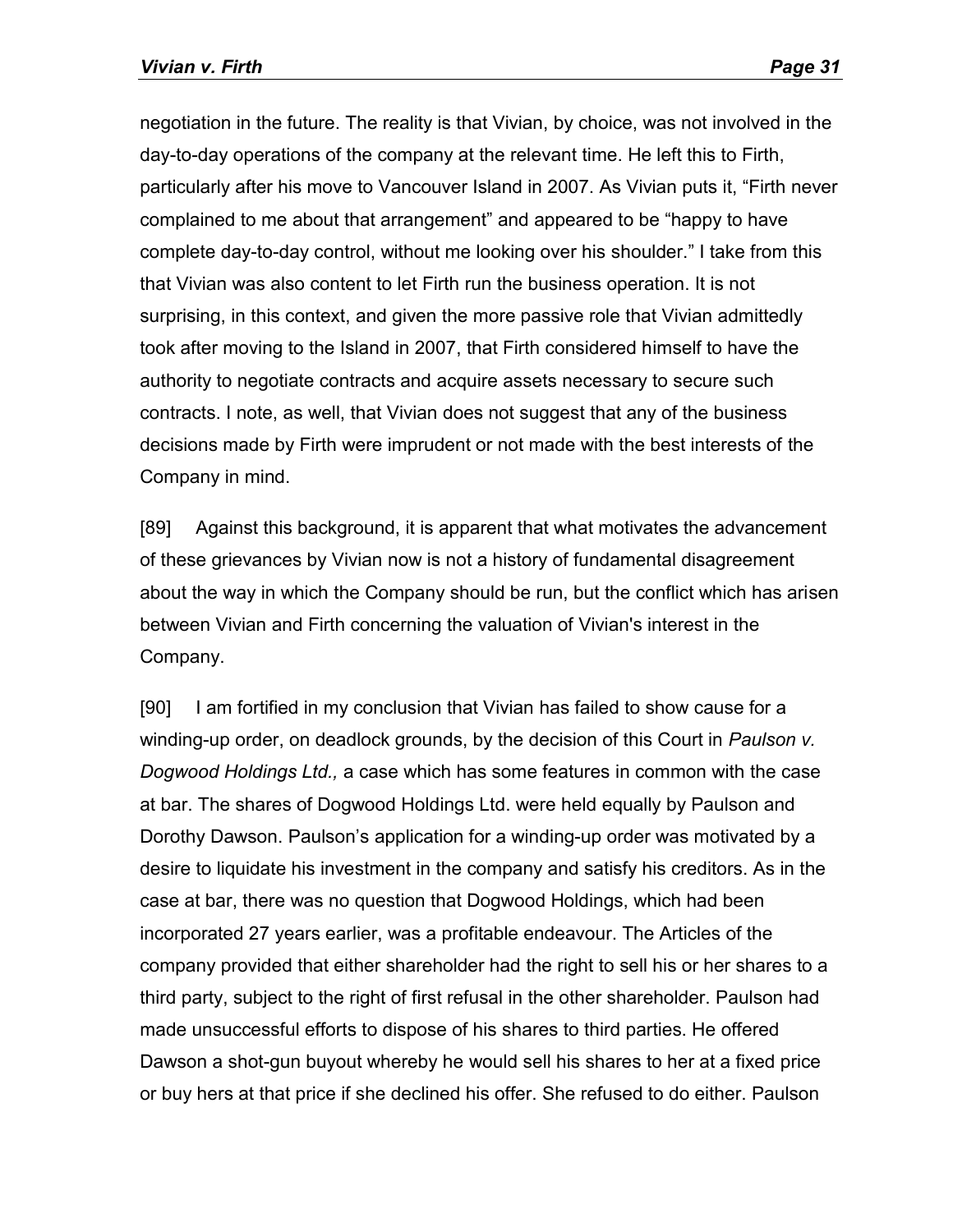also sought Dawson's concurrence in the sale of the assets of the company to an interested third party purchaser. She would not agree to the sale. Paulson's application for a winding-up order rested on a contention that the affairs of the company were in deadlock or, alternatively, on the partnership analogy ground. The application was dismissed. Coultas J. found it would not be just and equitable to wind up the affairs of Dogwood Holdings Ltd. for the following reasons:

There is no evidence of a breakdown in trust and confidence between the shareholders. To the contrary, the twenty-seven year relationship has been remarkably unmarred by difficulty or disagreement. The only evidence of dispute is Dawson's present resistance to winding up the company and disposing of the assets. This circumstance in the absence of other evidence is not sufficient to warrant a finding of deadlock.

…

On this point, I draw support from the decision in *Re Welport Investments Ltd*., (1985), 31 B.L.R. 232. In that case, White J. was commenting upon the shareholders' inability to agree to a buyout price, (one of the circumstances present in the case at bar). He considered this evidence in the context of the Ontario legislative provision with similar wording to [then] s. 296 of the B.C. Company Act, at p. 255:

whether the shareholders can agree on a mutually satisfactory buyout price does not, in itself, imply that the companies cannot carry on business properly.

Similarly, I have concluded that the present disagreement between the petitioner and the respondent, Dawson, does not affect the operation of the company Dogwood so as to impair the obtaining of its economic ends.

[91] For the foregoing reasons, I would not give effect to the deadlock ground.

#### **(b) The Partnership Analogy**

[92] The first step is to determine whether it is appropriate in this case to engage the partnership analogy. Having regard to the factors set out in *Ebrahimi v. Westbourne Galleries Ltd*., and how those factors have been applied in subsequent cases, I do not think that it is appropriate in this case to invoke that analogy. My reasons for coming to this conclusion are set out below.

[93] First, the Company was not formed or continued on the basis of a personal relationship involving the mutual trust and confidence inherent in familial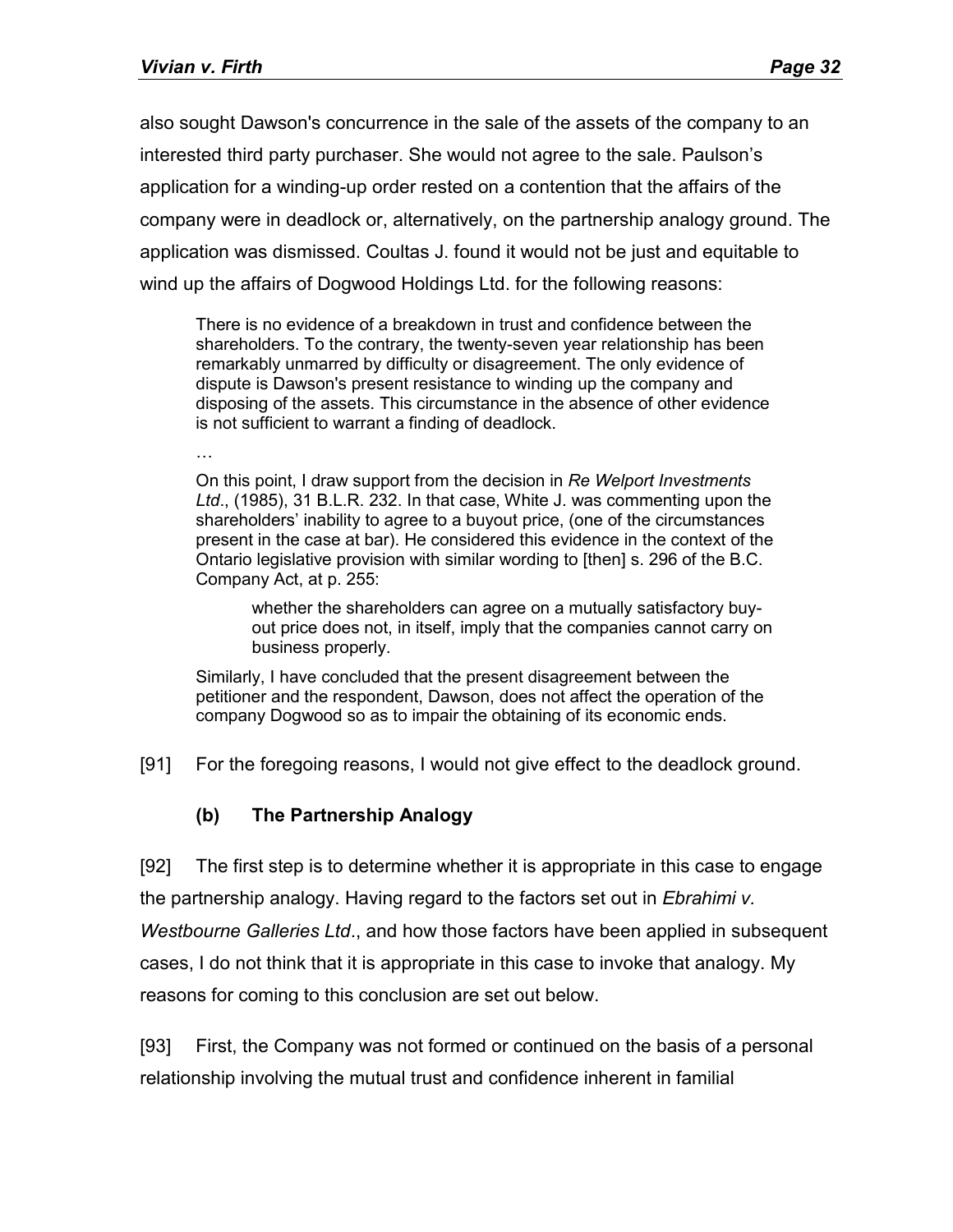relationships or long-standing friendships. Rather, the Company was the product of a purely commercial arrangement between two individuals, previously unknown to one another, who had similar business interests. Vivian had a network of personal contacts in the film industry. Firth had some washroom trailers and an ability to borrow funds to acquire additional trailers to put the Company on a competitive platform. In short, there is nothing about the relationship between the parties which would justify invocation of the partnership analogy.

[94] Second, this is not a case where a pre-existing partnership was converted into a limited company such that the incorporating parties might reasonably have assumed that pre-existing partnership obligations continued to underlie the new company structure. In determining to apply the partnership analogy in *Ebrahimi v. Westbourne Galleries Ltd*., Lord Wilberforce made clear in his judgment that it was a fact of "cardinal importance" to the determination of that case that, prior to its incorporation, the business had been carried on by the shareholders as a partnership, with each partner equally sharing the management and profits of the firm.

[95] Third, since 2007 and until July 2011, when the dispute concerning the valuation of Vivian's shares came to a head, the two shareholders were not, in fact, acting as partners with each of them actively participating in the operation of the business. For the majority of the time since the incorporation of the company, Vivian has assumed a role which more closely resembles that of a passive investor than it does a partner.

[96] Finally, the parties took no discrete steps on incorporation consistent with the view that it was their intention to run the company as a quasi-partnership. Specifically, there is no restriction on the transfer of either shareholder's interest in the company.

[97] In the result, there is nothing about the relationship between the shareholders, no pre-incorporation history and nothing about the way in which they have structured their relationship or discharged their respective roles, that would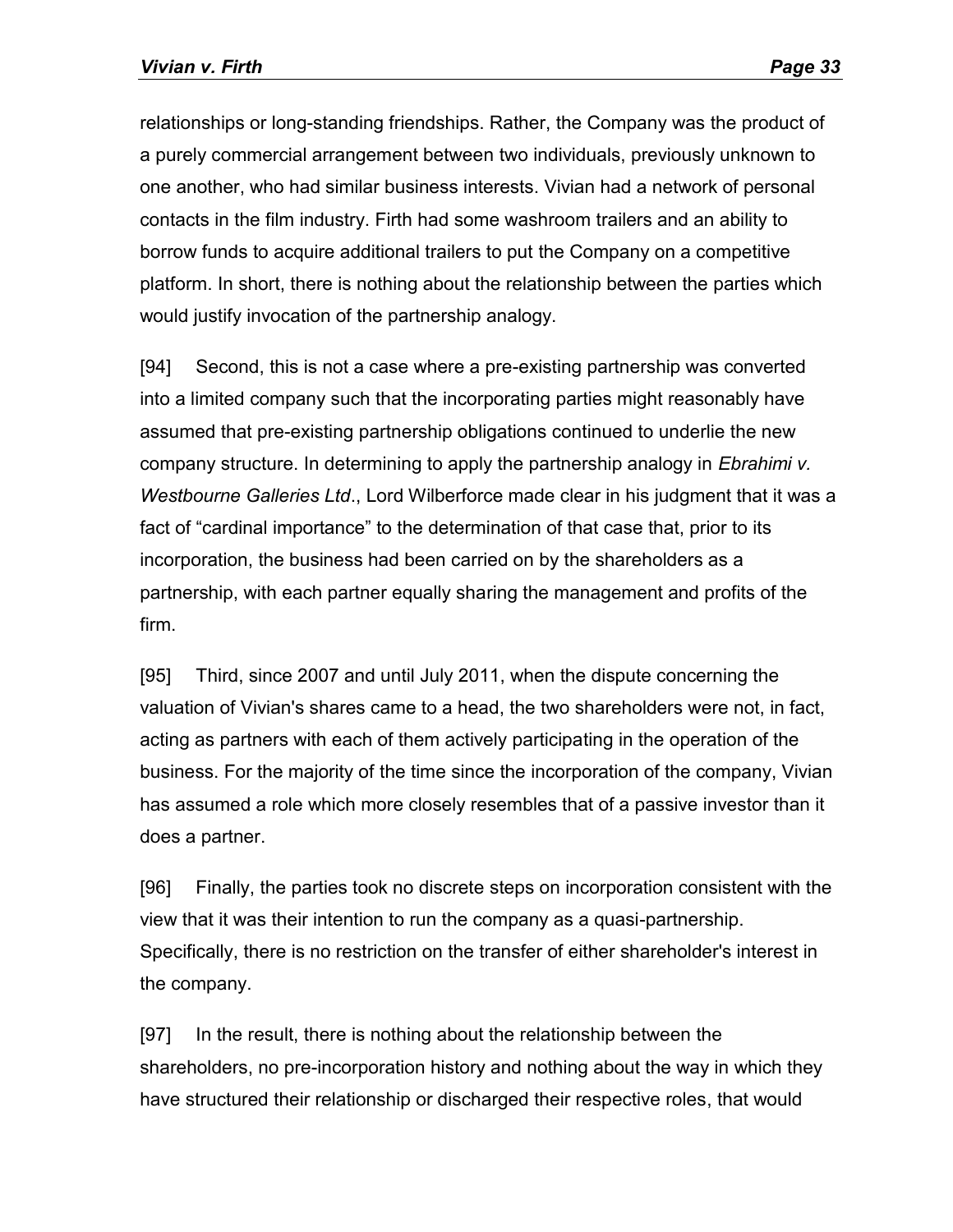justify invocation of the partnership analogy and the superimposition of equitable principles such as to warrant a winding-up order.

[98] But even if I am wrong in this conclusion, I am not persuaded that the evidence demonstrates a justifiable breakdown of mutual trust and confidence each shareholder has in the other in the conduct and management of the Company's affairs, nor does it establish such a state of animosity as to preclude all reasonable hope of cooperation in the attainment of the Company's financial goals. To the contrary, the evidence establishes that Vivian and Firth, despite the strains in their relationship, continue to agree and cooperate, and consistently so, on important business decisions moving forward. I would also note that Vivian has not, in support of this application, pleaded "justifiable lack of confidence" as a discrete ground upon which it is 'just and equitable' in this case to make a winding-up order. As will be recalled, "justifiable lack of confidence" has been recognized as an independent ground potentially warranting a winding-up order: *Palmieri v. A.C. Paving Co*. at para. 26.

[99] I acknowledge that Vivian and Firth are at loggerheads on the question of how Vivian's shares should be valued. I do not, however, consider this state of affairs to justify a winding-up order or alternative relief under s. 227(3) of the *Act*. I agree with the observations of Goepel J. in *Boffo Family Holdings v. Garden Construction Ltd*., 2011 BCSC 1246 at para. 156, that s. 324 of the *Act* ought not to be interpreted as a mechanism through which a shareholder, absent a breakdown of trust or justifiable lack of confidence in the conduct and management of a company's affairs, can monetize his or her investment in a company.

## **F. Conclusion**

[100] The petitioner's application for a declaration that it is just and equitable to wind-up the affairs of the Company, and for the relief he seeks pursuant to s. 227(3) of the *Act*, is dismissed.